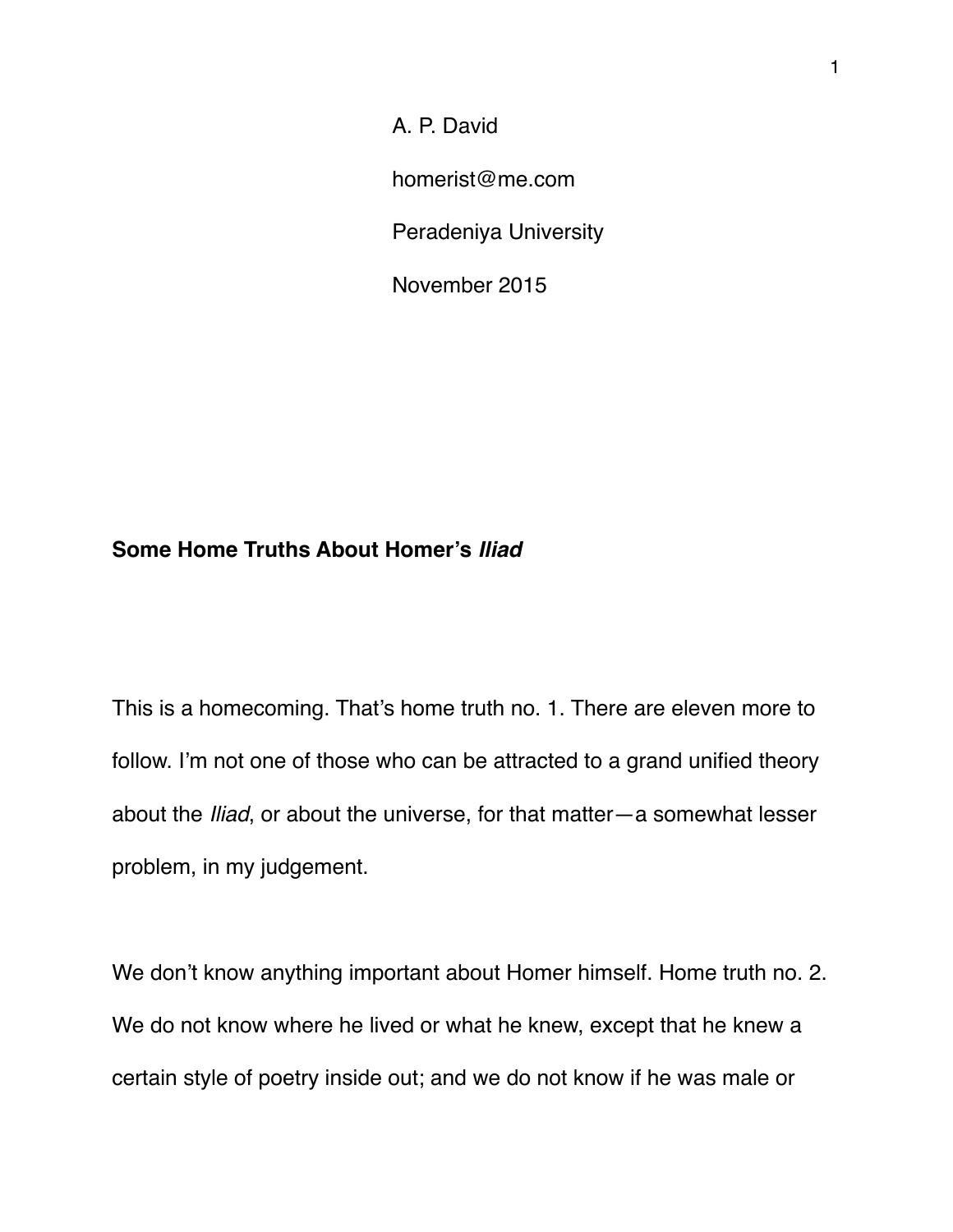female. I think that there are decisive reasons to believe that the composer of the Iliad was female. Home truth no. 3. I shall give you some of these reasons, but first let me ask you to dwell a moment on the mere possibility.

Nausicaa revealed herself to Samuel Butler as the authoress of the *Odyssey*. But on Butler's terms, a much better case could have been made that Helen was the authoress of the *Iliad*. In the movement of Homer's extraordinary similes, we go from images of an almost unimaginable, cataclysmic war, where the cosmos also is in convulsion, to images drawn from peace and the farm and mountain pastures, ocean views from a headland and the varieties of cloud, wind and weather. This is a movement that pegs the unfamiliar queerly and boldly upon the familiar: it is the latter half of the simile that poet and audience knew. She did not need to know battle, but the minstrels' battle poetry; not volleys of stones from ramparts, but the blanketing of a snow fall; not the view from the field, but from the battlements; and like Helen, she needed a room of her own to produce her work. She was not a warrior, or a heroiser of warriors: she knew very well what was fake and what genuine about heroic poetry, what worked and what didn't, that glorifying was not the way to get at the truth about war and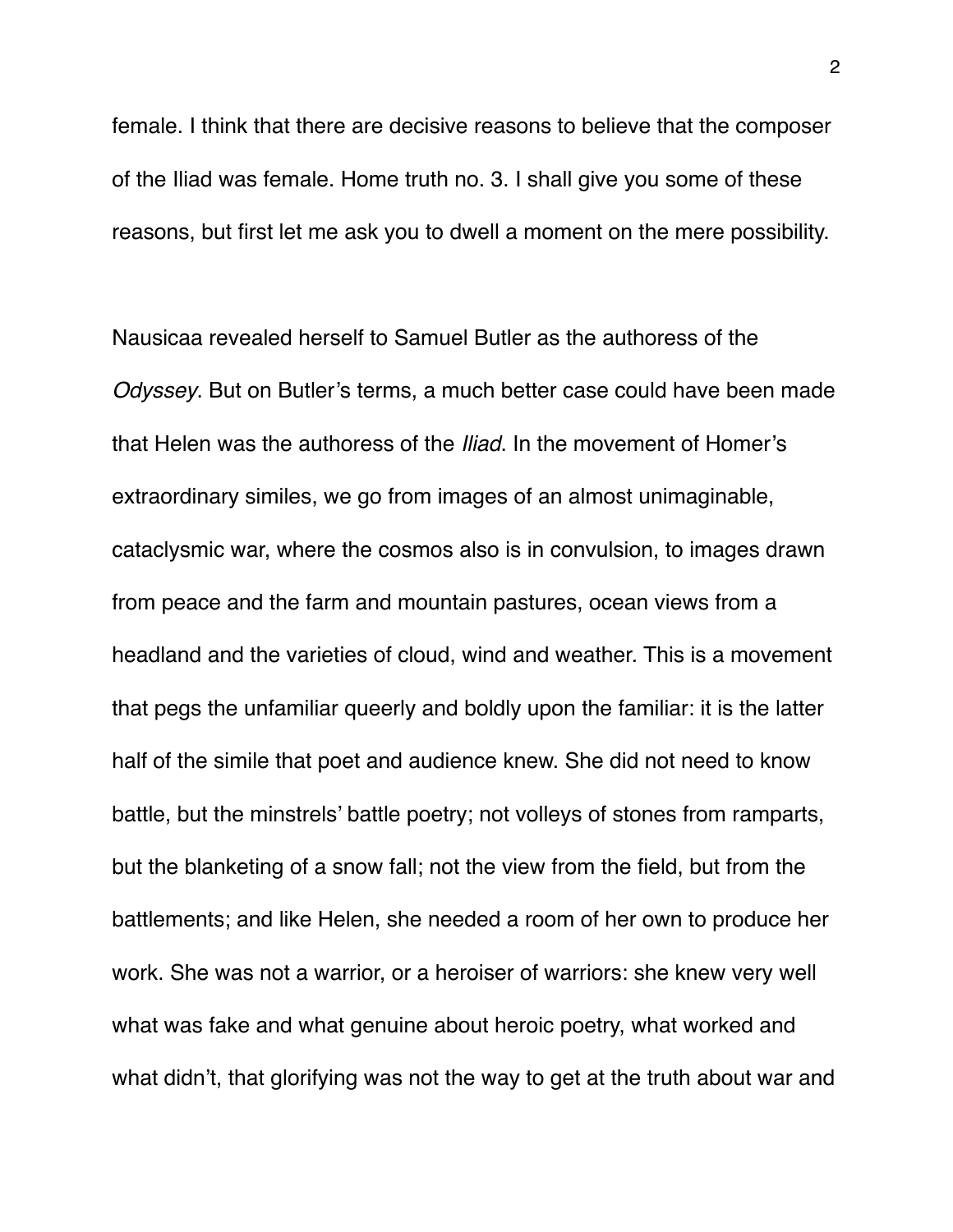the hero, or at what was truly epic. She had an extraordinary gift for conjuring the presence of a figure or an act. This composer was a poet who wrote a poem. If it helps you to meet this poem as poetry, by imagining the author as female, then please do so.

<span id="page-2-2"></span>The *Purunanuru* of Tamil *cankam* supplies us a paradigm of high-caste poets, some of them women, who lived in higher rooms, but who were inspired by working bards and their idiom.<sup>1</sup> The late A[.](#page-2-0) K. Ramanujan comments on the Tamil poems that they

… are not the result of rapid composition like oral epics, but of subtle care and reworking ... Yet the authors were close to the stock-in-trade of bards and minstrels who were often their subjects and who were very much alive all around them[.2](#page-2-1)

<span id="page-2-3"></span>This paradigm allows us to separate the poet from the bard, although both may have worked in the same musical genre. Consider that the *Odyssey*'s

<span id="page-2-0"></span>[<sup>1</sup>](#page-2-2) George L. Hart and Hank Heifetz, *The Four Hundred Songs of War and Wisdom*, New York: Columbia University Press, 1999, pg. xxiii

<span id="page-2-1"></span>[<sup>2</sup>](#page-2-3) A. K. Ramanujan, *Poems of Love and War*, New York: Columbia University Press, 1985, pg. 273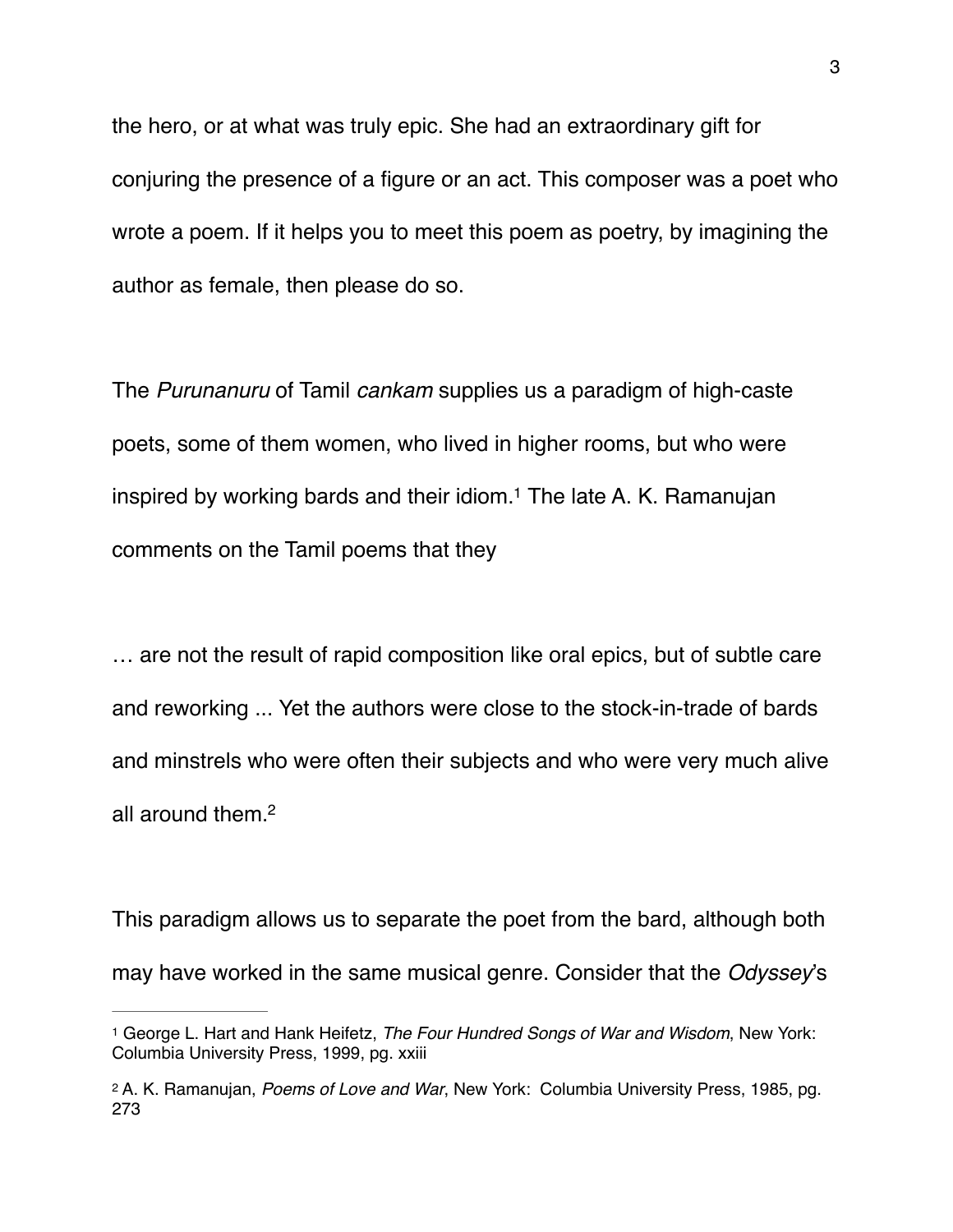Penelope descends from her loft to critique the performance of a male bard among feasting men (1.328-44). Helen is depicted as the 'composer' of an Iliadic web that she has woven and is embroidering, with depictions of the struggles and combat waged on her behalf (III.125-8). And her famous expression to Hector in Book VI is a metapoetic vision of their worthiness to be sung about (VI.357-8):

[δᾶερ](http://www.perseus.tufts.edu/hopper/morph?l=da%3Der&la=greek&can=da%3Der1&prior=di/frw%7C), [ἐπεί](http://www.perseus.tufts.edu/hopper/morph?l=e%29pei%2F&la=greek&can=e%29pei%2F1&prior=da=er) [σε](http://www.perseus.tufts.edu/hopper/morph?l=se&la=greek&can=se0&prior=e)pei/) [μάλιστα](http://www.perseus.tufts.edu/hopper/morph?l=ma%2Flista&la=greek&can=ma%2Flista0&prior=se) [πόνος](http://www.perseus.tufts.edu/hopper/morph?l=po%2Fnos&la=greek&can=po%2Fnos0&prior=ma/lista) [φρένας](http://www.perseus.tufts.edu/hopper/morph?l=fre%2Fnas&la=greek&can=fre%2Fnas0&prior=po/nos) [ἀμφιβέβηκεν](http://www.perseus.tufts.edu/hopper/morph?l=a%29mfibe%2Fbhken&la=greek&can=a%29mfibe%2Fbhken0&prior=fre/nas) [εἵνεκ᾽](http://www.perseus.tufts.edu/hopper/morph?l=ei%28%2Fnek%27&la=greek&can=ei%28%2Fnek%270&prior=a)mfibe/bhken) [ἐμεῖο](http://www.perseus.tufts.edu/hopper/morph?l=e%29mei%3Do&la=greek&can=e%29mei%3Do1&prior=ei(/nek) [κυνὸς](http://www.perseus.tufts.edu/hopper/morph?l=kuno%5Cs&la=greek&can=kuno%5Cs1&prior=e)mei=o) [καὶ](http://www.perseus.tufts.edu/hopper/morph?l=kai%5C&la=greek&can=kai%5C3&prior=kuno%5Cs) [Ἀλεξάνδρου](http://www.perseus.tufts.edu/hopper/morph?l=*%29aleca%2Fndrou&la=greek&can=*%29aleca%2Fndrou0&prior=kai%5C) [ἕνεκ᾽](http://www.perseus.tufts.edu/hopper/morph?l=e%28%2Fnek%27&la=greek&can=e%28%2Fnek%270&prior=*)aleca/ndrou) [ἄτης](http://www.perseus.tufts.edu/hopper/morph?l=a%29%2Fths&la=greek&can=a%29%2Fths0&prior=e(/nek), [οἷσιν](http://www.perseus.tufts.edu/hopper/morph?l=oi%28%3Dsin&la=greek&can=oi%28%3Dsin0&prior=a)/ths) [ἐπὶ](http://www.perseus.tufts.edu/hopper/morph?l=e%29pi%5C&la=greek&can=e%29pi%5C1&prior=oi(=sin) [Ζεὺς](http://www.perseus.tufts.edu/hopper/morph?l=*zeu%5Cs&la=greek&can=*zeu%5Cs0&prior=e)pi%5C) [θῆκε](http://www.perseus.tufts.edu/hopper/morph?l=qh%3Dke&la=greek&can=qh%3Dke0&prior=*zeu%5Cs) [κακὸν](http://www.perseus.tufts.edu/hopper/morph?l=kako%5Cn&la=greek&can=kako%5Cn0&prior=qh=ke) [μόρον](http://www.perseus.tufts.edu/hopper/morph?l=mo%2Fron&la=greek&can=mo%2Fron0&prior=kako%5Cn), [ὡς](http://www.perseus.tufts.edu/hopper/morph?l=w%28s&la=greek&can=w%28s0&prior=mo/ron) [καὶ](http://www.perseus.tufts.edu/hopper/morph?l=kai%5C&la=greek&can=kai%5C4&prior=w(s) [ὀπίσσω](http://www.perseus.tufts.edu/hopper/morph?l=o%29pi%2Fssw&la=greek&can=o%29pi%2Fssw1&prior=kai%5C) [ἀνθρώποισι](http://www.perseus.tufts.edu/hopper/morph?l=a%29nqrw%2Fpoisi&la=greek&can=a%29nqrw%2Fpoisi0&prior=o)pi/ssw) [πελώμεθ᾽](http://www.perseus.tufts.edu/hopper/morph?l=pelw%2Fmeq%27&la=greek&can=pelw%2Fmeq%270&prior=a)nqrw/poisi) [ἀοίδιμοι](http://www.perseus.tufts.edu/hopper/morph?l=a%29oi%2Fdimoi&la=greek&can=a%29oi%2Fdimoi0&prior=pelw/meq) [ἐσσομένοισι](http://www.perseus.tufts.edu/hopper/morph?l=e%29ssome%2Fnoisi&la=greek&can=e%29ssome%2Fnoisi0&prior=a)oi/dimoi).

Brother dear, since it is you most of all whose mind is beset with trouble, Because of me, the bitch, and because of Alexander's folly— We upon whom Zeus has placed an evil fate, so that even in the hereafter Of humanity we be sung about—songs for men yet to be.

It is precisely aristocratic women, in a warrior society at war, who had the

time and the scope to produce and also to critique works of art, who are in

fact depicted as doing so, whose view, like Helen's (III.162 ff.) and

Andromache's (VI.433-9), was synoptic from the battlements and yet

particularly invested—and who had rooms of their own.

Consider the simile that describes the pain of Agamemnon's arm wound

(XI.269-272):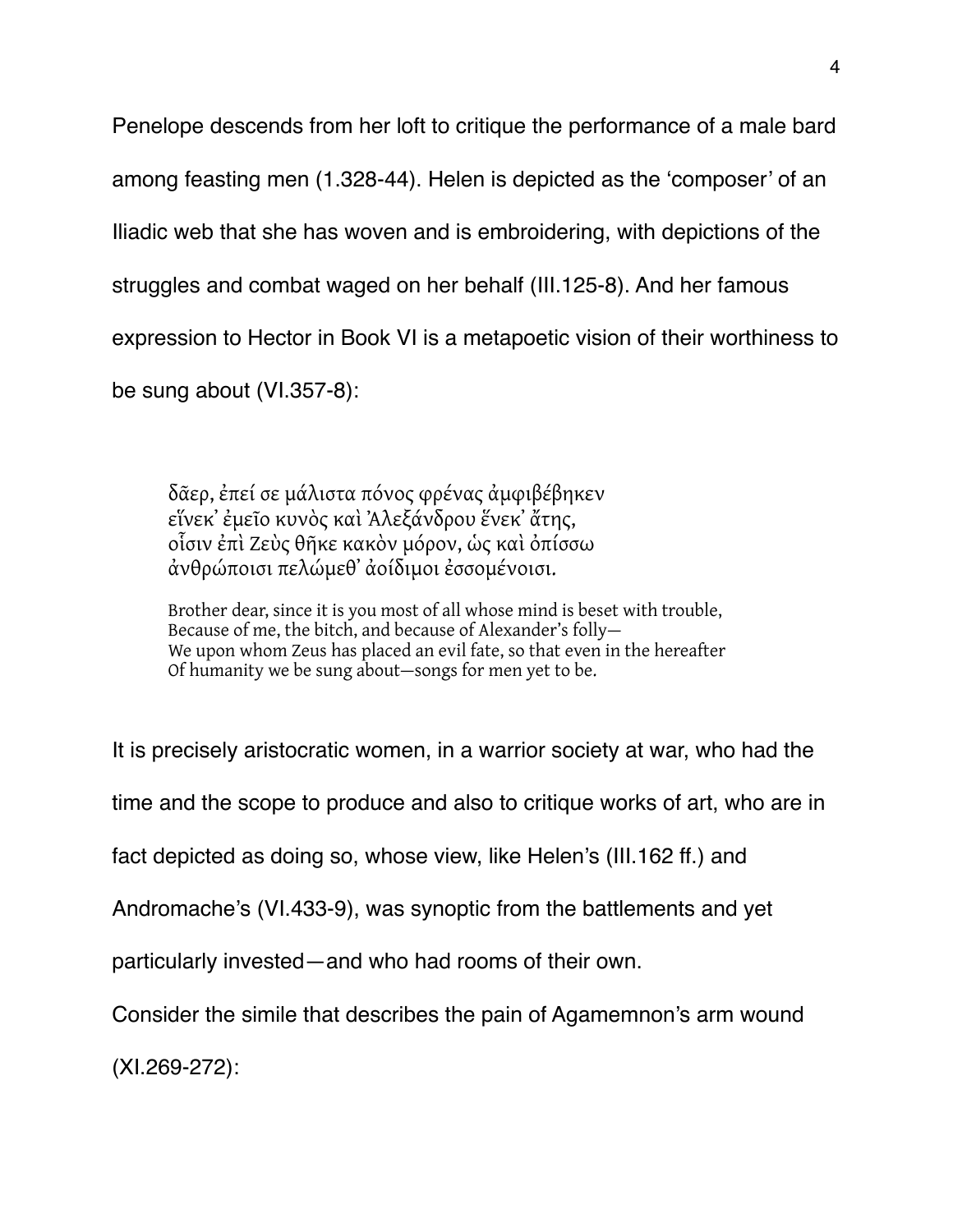<span id="page-4-1"></span>As if he were a woman in labor Struggling with the stabbing pain Hera's daughters dispense When they preside at a childbirth.<sup>3</sup>

As I have indicated, there is a cognitive movement from unknown to known in a simile that leaves both sides of the comparison transformed in the aftermath. Is it conceivable that a male poet could take us to the interiority of Agamemnon's pain by comparing it to labour pain? What male poet would dare to bridge the unfamiliar to the familiar in this way? Contrast the use of this figure in the prophet Isaiah, who was perhaps contemporary, where the comparate is either psychological or physically interior: 'Therefore my loins are filled with anguish; pangs have seized me, like the pangs of a woman in travail…' (13:8; 21:3). The subject is understood to be reduced by the gendering to a shamefully helpless state. Homer's simile,

<span id="page-4-0"></span>by contrast, moves to the Εἰλείθυιαι, the divinities who come to be present at childbirth: there is a dignity and a certain mystery in this movement. The simile forges a bond between a female poet and likely a feminine audience —albeit in the sympathy of a misogynist king. Male bards who sing [3](#page-4-1) Homer, *Iliad*, tr. Stanley Lombardo, Indianapolis: Hackett Publishing Co., 1997, pg. 206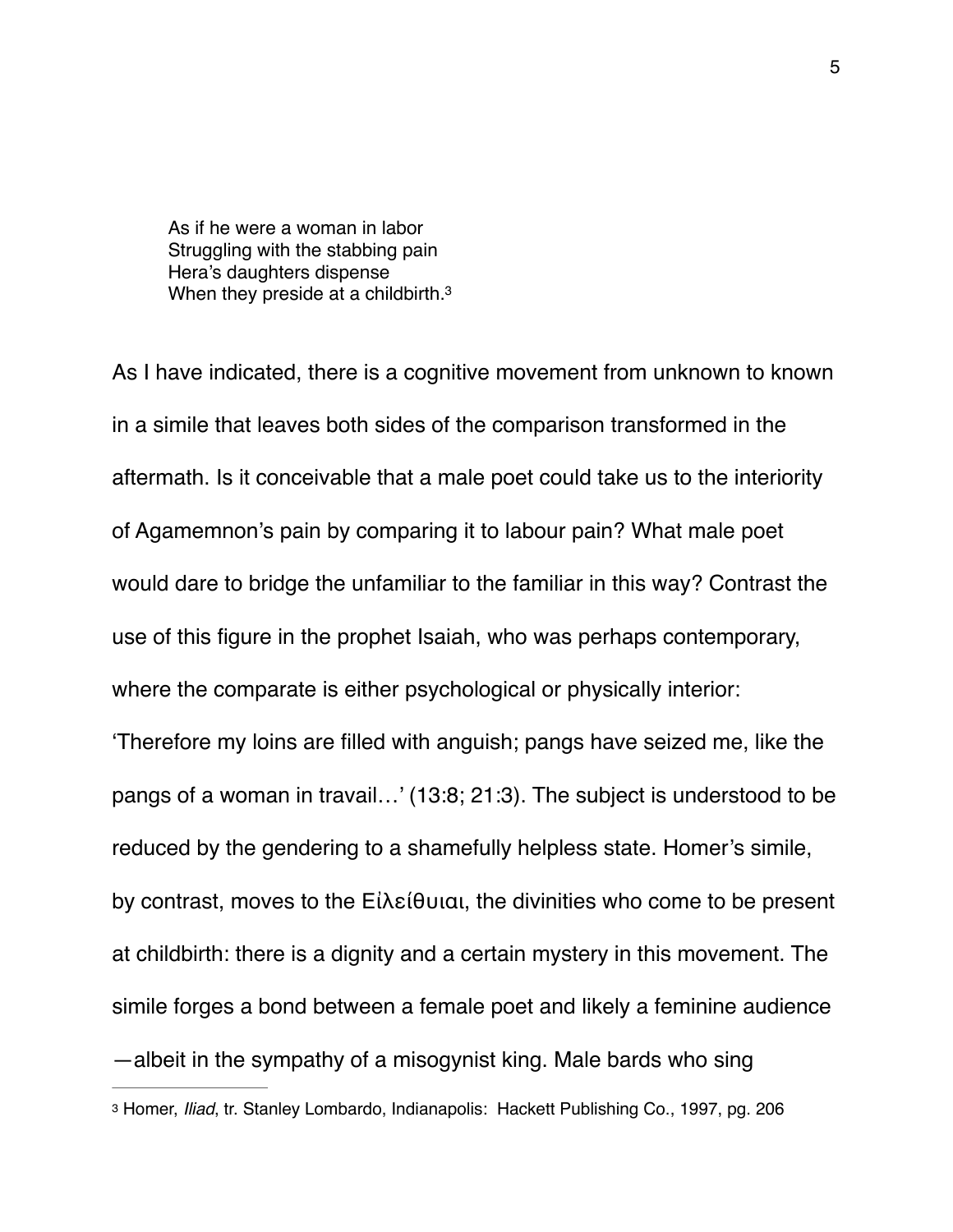(Achilles in Book IX, for example, and Phemius and Demodocus in the Odyssey) are a part of the tapestry in Homer. They are not necessarily his alter egos. I once knew a student in the BP who had experienced both an arrow wound and labour pains. She said that they were not alike. What the poet of the Iliad knew was not arrow wounds, or flights of stones from ramparts in war: it was war poetry; it was blanketing snow falls; and it was labour pains.

Consider also the simile from Book XXIII, which describes the distance in a

foot-race between the speedy Ajax, son of Oileus, and Odysseus:

[ἄγχι](http://www.perseus.tufts.edu/hopper/morph?l=a%29%2Fgxi&la=greek&can=a%29%2Fgxi0&prior=*)odusseu%5Cs) [μάλ᾽](http://www.perseus.tufts.edu/hopper/morph?l=ma%2Fl%27&la=greek&can=ma%2Fl%270&prior=a)/gxi), [ὡς](http://www.perseus.tufts.edu/hopper/morph?l=w%28s&la=greek&can=w%28s0&prior=ma/l) [ὅτε](http://www.perseus.tufts.edu/hopper/morph?l=o%28%2Fte&la=greek&can=o%28%2Fte0&prior=w(s) [τίς](http://www.perseus.tufts.edu/hopper/morph?l=ti%2Fs&la=greek&can=ti%2Fs0&prior=o(/te) [τε](http://www.perseus.tufts.edu/hopper/morph?l=te&la=greek&can=te0&prior=ti/s) [γυναικὸς](http://www.perseus.tufts.edu/hopper/morph?l=gunaiko%5Cs&la=greek&can=gunaiko%5Cs0&prior=te) [ἐϋζώνοιο](http://www.perseus.tufts.edu/hopper/morph?l=e%29u%2Bzw%2Fnoio&la=greek&can=e%29u%2Bzw%2Fnoio0&prior=gunaiko%5Cs) [στήθεός](http://www.perseus.tufts.edu/hopper/morph?l=sth%2Fqeo%2Fs&la=greek&can=sth%2Fqeo%2Fs0&prior=e)u+zw/noio) [ἐστι](http://www.perseus.tufts.edu/hopper/morph?l=e%29sti&la=greek&can=e%29sti0&prior=sth/qeo/s) [κανών](http://www.perseus.tufts.edu/hopper/morph?l=kanw%2Fn&la=greek&can=kanw%2Fn0&prior=e)sti), [ὅν](http://www.perseus.tufts.edu/hopper/morph?l=o%28%2Fn&la=greek&can=o%28%2Fn0&prior=kanw/n) [τ᾽](http://www.perseus.tufts.edu/hopper/morph?l=t%27&la=greek&can=t%270&prior=o(/n) [εὖ](http://www.perseus.tufts.edu/hopper/morph?l=eu%29%3D&la=greek&can=eu%29%3D1&prior=t) [μάλα](http://www.perseus.tufts.edu/hopper/morph?l=ma%2Fla&la=greek&can=ma%2Fla0&prior=eu)=) [χερσὶ](http://www.perseus.tufts.edu/hopper/morph?l=xersi%5C&la=greek&can=xersi%5C0&prior=ma/la) [τανύσσῃ](http://www.perseus.tufts.edu/hopper/morph?l=tanu%2Fssh%7C&la=greek&can=tanu%2Fssh%7C0&prior=xersi%5C) [πηνίον](http://www.perseus.tufts.edu/hopper/morph?l=phni%2Fon&la=greek&can=phni%2Fon0&prior=tanu/ssh%7C) [ἐξέλκουσα](http://www.perseus.tufts.edu/hopper/morph?l=e%29ce%2Flkousa&la=greek&can=e%29ce%2Flkousa0&prior=phni/on) [παρὲκ](http://www.perseus.tufts.edu/hopper/morph?l=pare%5Ck&la=greek&can=pare%5Ck0&prior=e)ce/lkousa) [μίτον](http://www.perseus.tufts.edu/hopper/morph?l=mi%2Fton&la=greek&can=mi%2Fton0&prior=pare%5Ck), [ἀγχόθι](http://www.perseus.tufts.edu/hopper/morph?l=a%29gxo%2Fqi&la=greek&can=a%29gxo%2Fqi0&prior=mi/ton) [δ᾽](http://www.perseus.tufts.edu/hopper/morph?l=d%27&la=greek&can=d%2710&prior=a)gxo/qi) [ἴσχει](http://www.perseus.tufts.edu/hopper/morph?l=i%29%2Fsxei&la=greek&can=i%29%2Fsxei0&prior=d) [στήθεος](http://www.perseus.tufts.edu/hopper/morph?l=sth%2Fqeos&la=greek&can=sth%2Fqeos0&prior=i)/sxei): [ὣς](http://www.perseus.tufts.edu/hopper/morph?l=w%28%5Cs&la=greek&can=w%28%5Cs1&prior=sth/qeos) [Ὀδυσεὺς](http://www.perseus.tufts.edu/hopper/morph?l=*%29oduseu%5Cs&la=greek&can=*%29oduseu%5Cs1&prior=w(%5Cs) [θέεν](http://www.perseus.tufts.edu/hopper/morph?l=qe%2Fen&la=greek&can=qe%2Fen0&prior=*)oduseu%5Cs) [ἐγγύθεν](http://www.perseus.tufts.edu/hopper/morph?l=e%29ggu%2Fqen&la=greek&can=e%29ggu%2Fqen0&prior=qe/en), [αὐτὰρ](http://www.perseus.tufts.edu/hopper/morph?l=au%29ta%5Cr&la=greek&can=au%29ta%5Cr1&prior=e)ggu/qen) [ὄπισθεν](http://www.perseus.tufts.edu/hopper/morph?l=o%29%2Fpisqen&la=greek&can=o%29%2Fpisqen0&prior=au)ta%5Cr) [ἴχνια](http://www.perseus.tufts.edu/hopper/morph?l=i%29%2Fxnia&la=greek&can=i%29%2Fxnia0&prior=o)/pisqen) [τύπτε](http://www.perseus.tufts.edu/hopper/morph?l=tu%2Fpte&la=greek&can=tu%2Fpte0&prior=i)/xnia) [πόδεσσι](http://www.perseus.tufts.edu/hopper/morph?l=po%2Fdessi&la=greek&can=po%2Fdessi0&prior=tu/pte) [πάρος](http://www.perseus.tufts.edu/hopper/morph?l=pa%2Fros&la=greek&can=pa%2Fros0&prior=po/dessi) [κόνιν](http://www.perseus.tufts.edu/hopper/morph?l=ko%2Fnin&la=greek&can=ko%2Fnin0&prior=pa/ros) [ἀμφιχυθῆναι](http://www.perseus.tufts.edu/hopper/morph?l=a%29mfixuqh%3Dnai&la=greek&can=a%29mfixuqh%3Dnai0&prior=ko/nin): (760-4)

very close, close as a fair girdled woman's breast is to a weaving rod, when she draws it skilfully in her hands, dragging the spool past the warp, and she holds it right next her breast; so close did Odysseus run, and behind he struck the tracks with his feet before their dust had settled.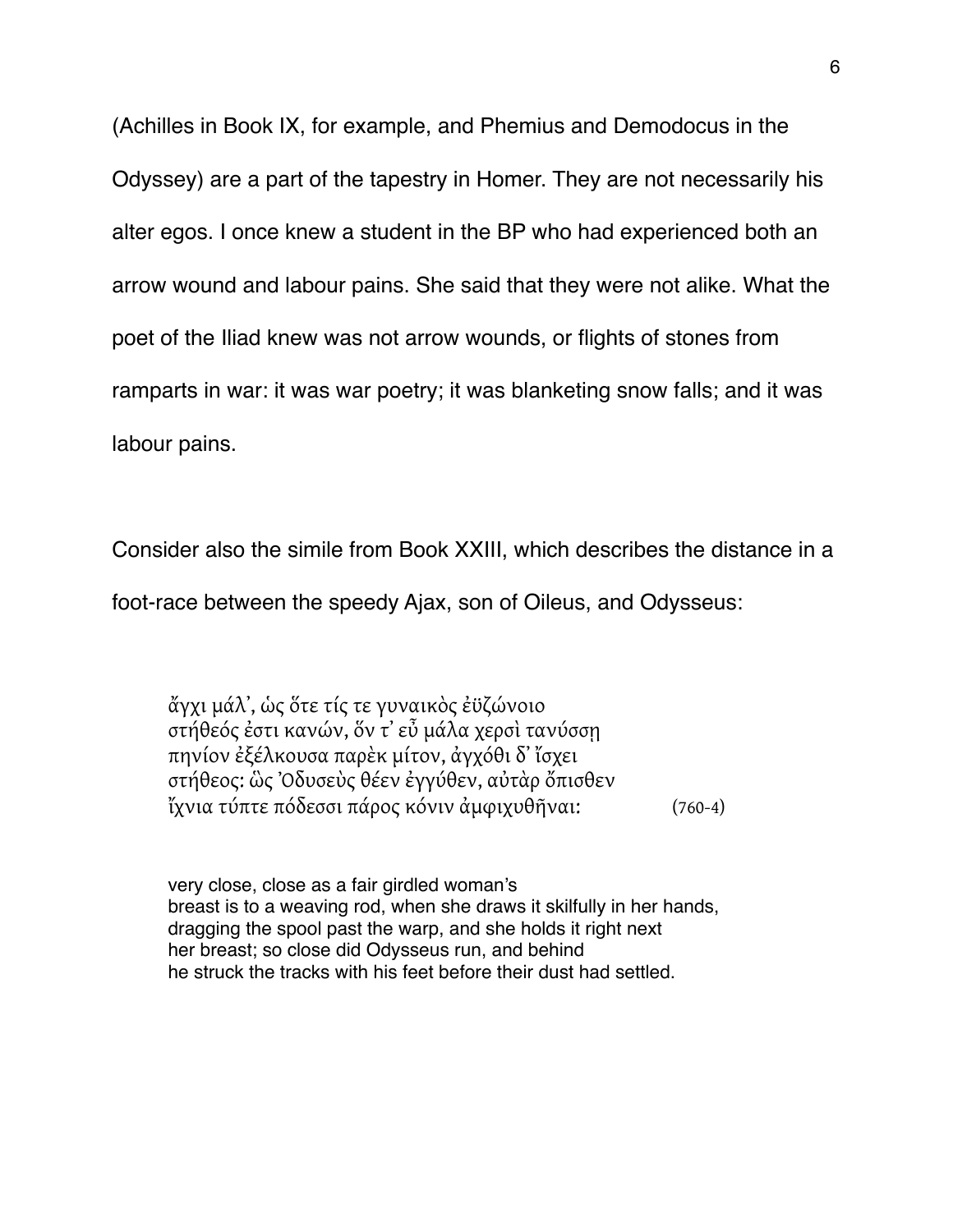Homer then speaks of him breathing down Ajax' neck. Note the perspective here: perhaps the performer himself looks down the barrel of his staff and draws it to himself. (The classical rhapsode was depicted as bearing a staff as his only prop.) We are looking intimately over the shoulder of the woman. Of course it is always possible for a simile to surprise and move us by comparing two very different things that are both, all the same, familiar. But if I had to bet between settling dust, breathing down the neck and other racetrack clichés, and the sharp rod drawn close to the chest, I would bet that this poet was a weaver, not an athlete.

You may have noticed that there are no Greeks at all in Homer—the word 'Greek' is derived from Latin—and that there are no Hellenes either. First and foremost, and properly speaking, the Hellenic was a linguistically defined group, not a culturally or geographically defined one. Hence not only the Argives and the Myrmidons, but the Trojans as well are 'Greeks'. So in no sense was there ever a war between Greeks and Trojans. Home truth no. 4. To be sure, there is something vaguely oriental about Priam's polygamous arrangements, just as there is something Hellenic about his children's monogamy. Something is in transition there, but it is impossible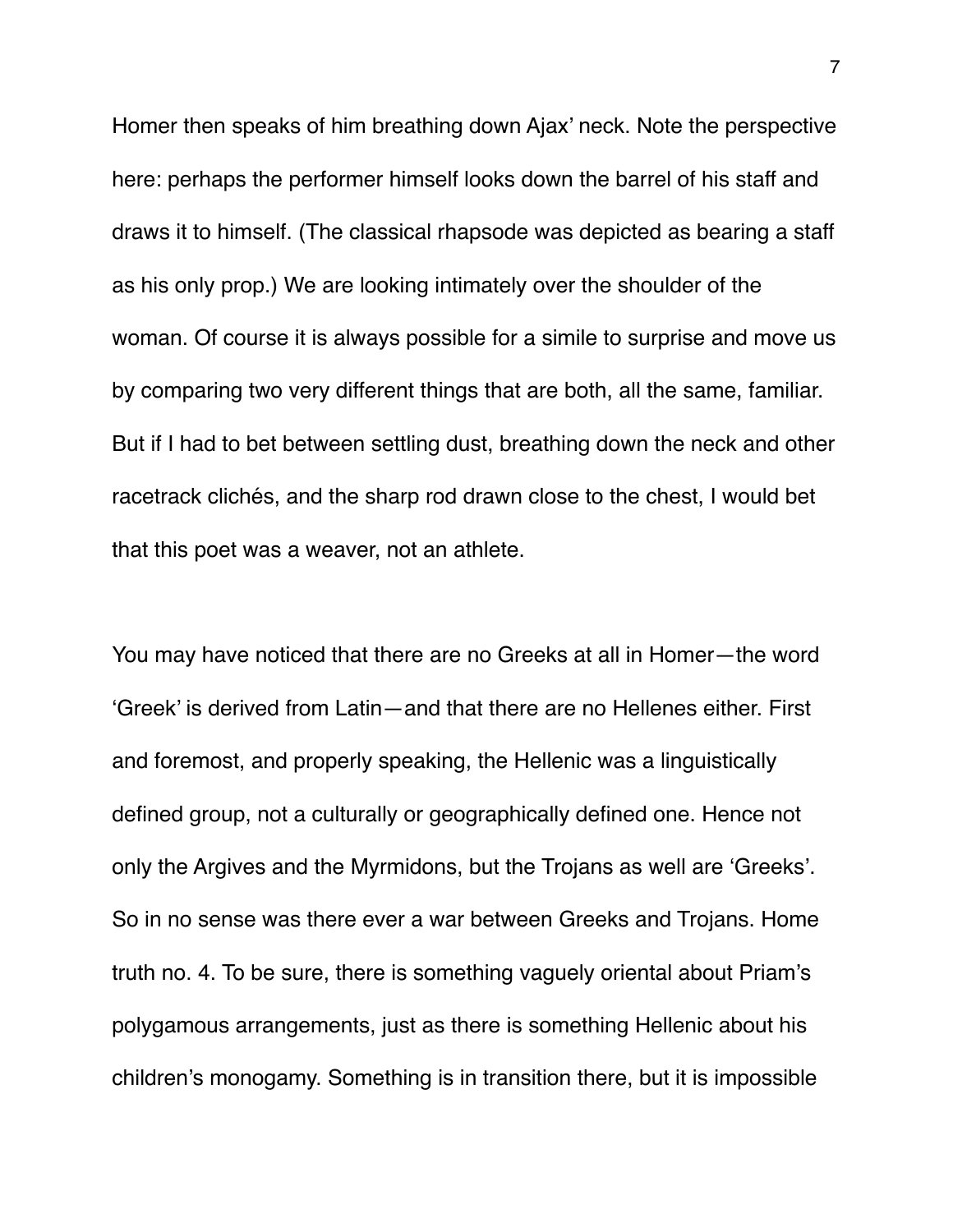to get one's bearings, so as to say from what to what. It is, in fact, a rather complete and embarrassing mystery how the language of Homer's poems came to be called after the descendants of Hellên, and why the people associated with this language also took on his eponym for themselves and for their speech—while, for some reason, they identified themselves with the Achaeans of the *Iliad* rather than the other Greeks whom they were attacking.

Contrary to what you may have heard, there is no settled fact about the location of the city called Ilium, or of the horse-breeding, river-filled region called Troy, or of the ocean called the Hellespont, the 'sea of Hell'. If Troy was in Turkey, Homer was not only blind, but a liar. Home truth no. 5. The best that we can say about his audience, if Ilium was actually that now profitable mound in Hissarlik, is that they had obviously never been to Anatolia.

The origin of Homer's poetry is in a particular dance of the Muses. Home truth no. 6. Every line of his poems is in a metre called the 'dactylic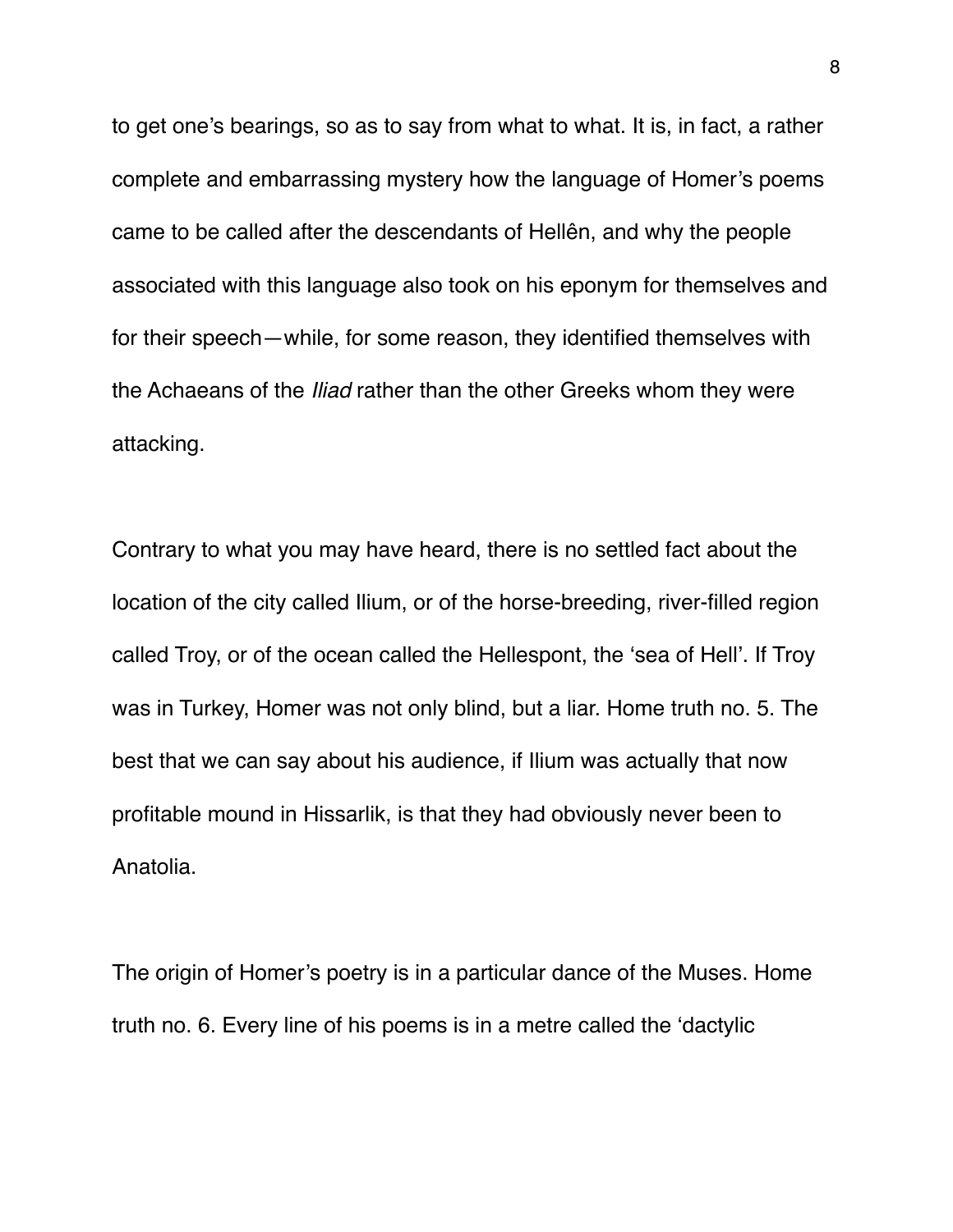hexameter'. This means that there are six dactyls, bum ba da, per line, with the last foot a short one. The usual rhythm is:

Bum ba da bum ba da bum ba; da bum ba da bum ba da bum ba There is evidence that this is a dance rhythm. The very word 'foot', inherited from the ancient world, suggests this rather obviously. Consider that the dactylic foot is perfectly balanced—the weak part is equivalent in time length to the strong part. This 'isochrony' in the foot is typical of dance rhythm, whereas speech-based poetic rhythms tend to have contrastive pulses, the weak part being shorter or less stressed than the strong part. (Aristotle alludes in his *Poetics* to the fact that normal Greek speech rhythm was in fact iambic in this sense, as is English speech.) Consider that most modern classical music, which is based explicitly on dance rhythms, also shows this time equivalence of the stressed and unstressed portions of the bar. There is also a living descendant of the ancient dactylic dances; the σύρτος is a round dance that is in fact the national dance of Greece. (It was performed as part of the closing ceremony at the Athens Olympics in 2004.) Here is a video that shows what it is like to dance a version of the modern σύρτος to Homer's verses. Note in particular the retrogression in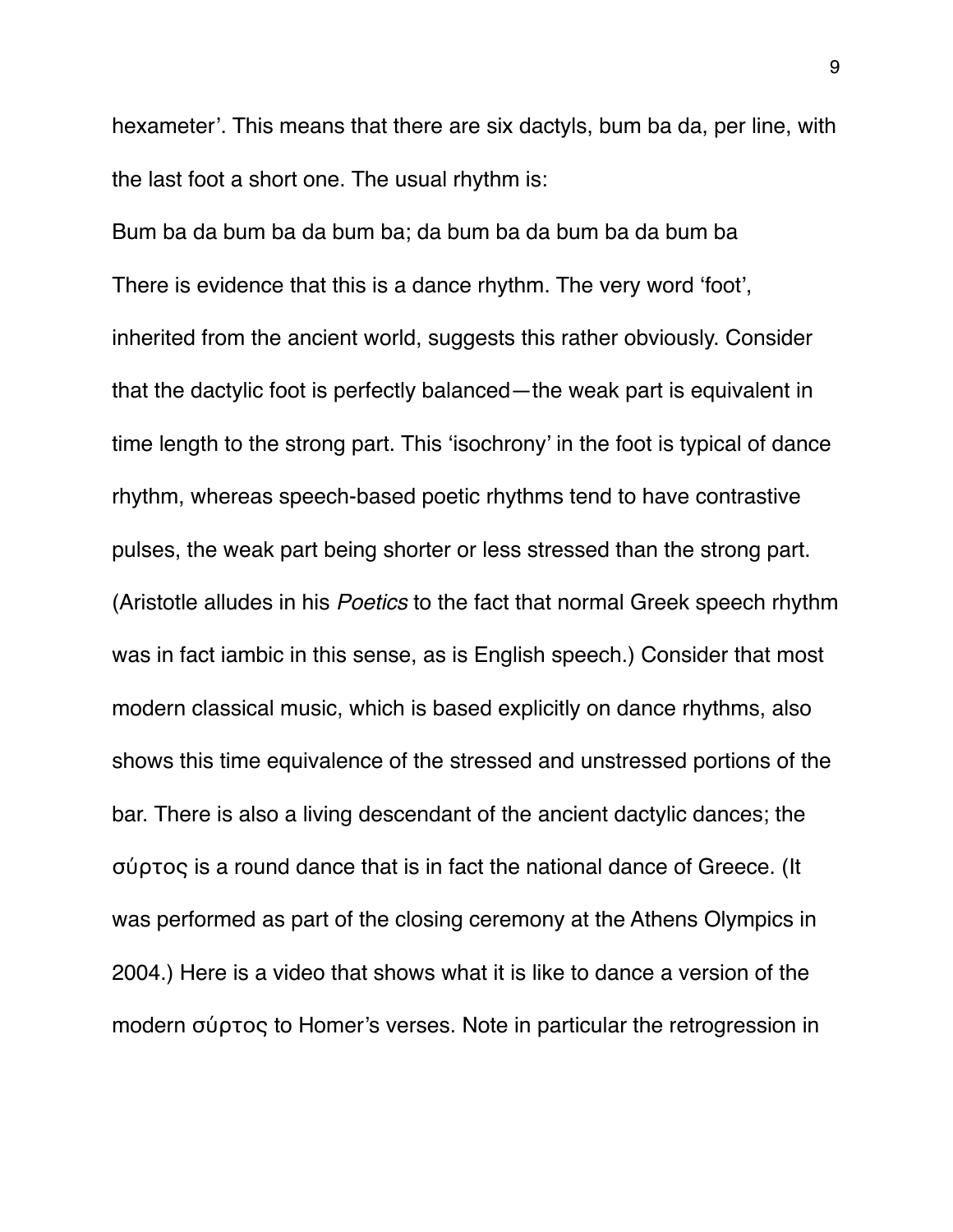each hexametric segment that breaks up the rightward motion, and how it corresponds to the characteristic word-breaks in the Homeric line.

There is no such thing as 'Greek mythology'. Home truth no. 7. If you have been unfortunate enough to take a course or read a book on this subject, try to forget as much as you can of them when you read Greek poets. The sources for such compendia are either Hellenistic or Roman, or else 'lifts' from earlier authors and composers that have been disguised as general stories, rather than the particular plots of particular story-tellers. Homer is the original, not the product, and the notion of 'Greek mythology' is pernicious in many ways to the nature of this poetic origin.

One way is that it suggests that there was a script or scripture to which the Greek poets were referring, or in relation to which they were improvising. Nothing could be further from the truth. There was no Bible in ancient Greece. In point of fact, it was primarily and preeminently the poets through whom the rest of society best got to know their common stories, which were usually understood to be stories about the past, not adventures into fantasyland. This is true despite the fact that there must also have been oral traditions of the fairy-tale variety, passed on from grandparents to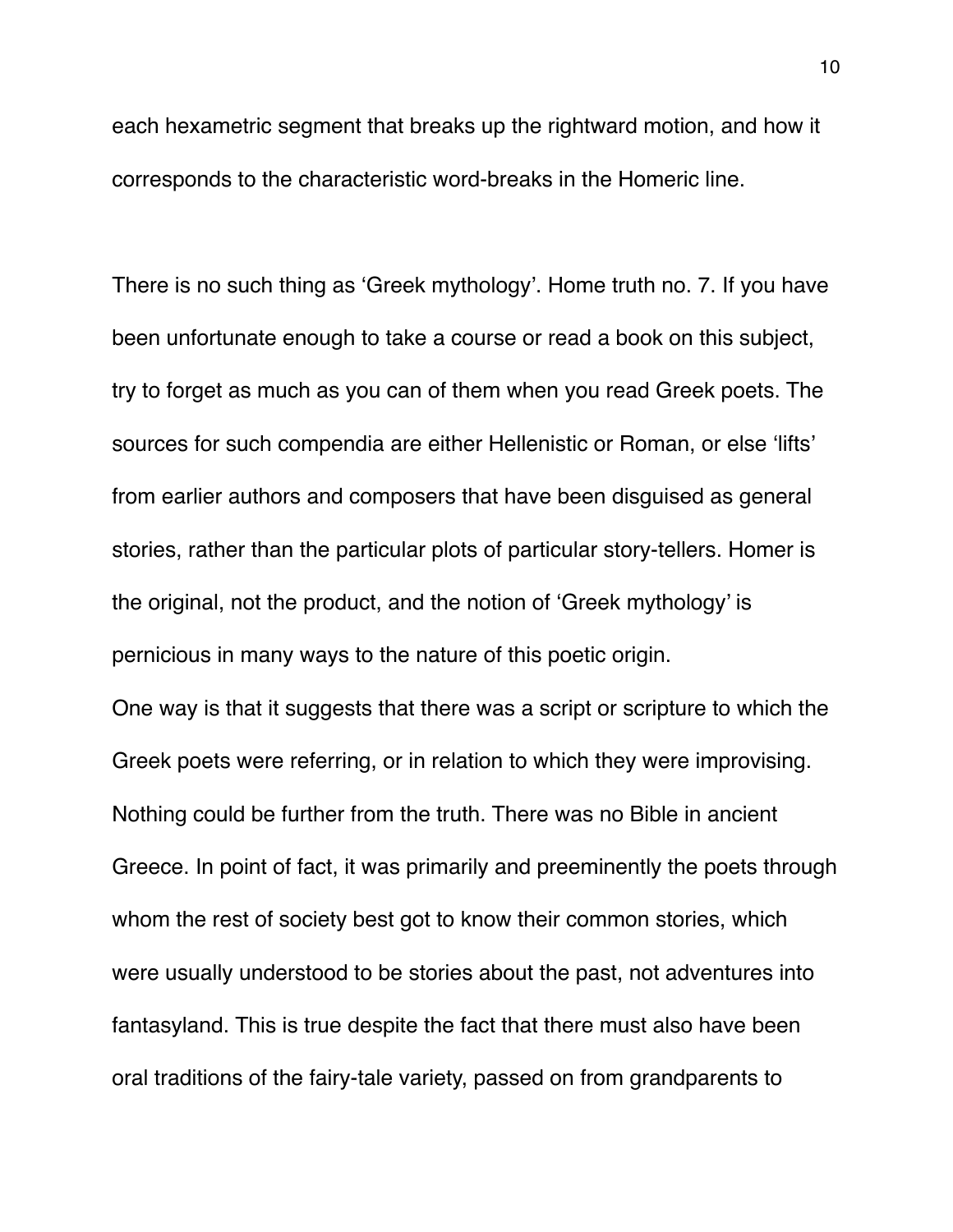toddlers and the like. An audience in the theatre would surely not have been a blank slate. They would have known something about Oedipus and Hecuba before the plays began. But this does not mean that they knew what they were going to see. There may, for example, have been alternate traditions. But they may also, let us hope, have been simply surprised. And let us not forget that witnessing a plot was only one part of the experience of Aeschylean or Sophoclean drama. The choruses danced poetry that had never before been seen or heard; and the power of this poetry has long endured past the death of its original witnesses and their language. There is no doubt that the lyric and tragic poets were looked to as types of authority, not just on the mythic past but on the sophistic present. This authority of the poets is what needs to be emphasised to a modern audience. Even the archaic poet-singer, the ἀοιδός whom Homer describes, was a public worker or demiurge, not a member of the entertainment sector. There was not only authority but autonomy: there was no review board or doctrinal council approving scripts before the fact. (To be sure, there was critique afterwards, including prosecution in court, for 'profanation of the Mysteries'—that is, enacting things on the stage that were too close to the dramatic or other rituals that constituted the secret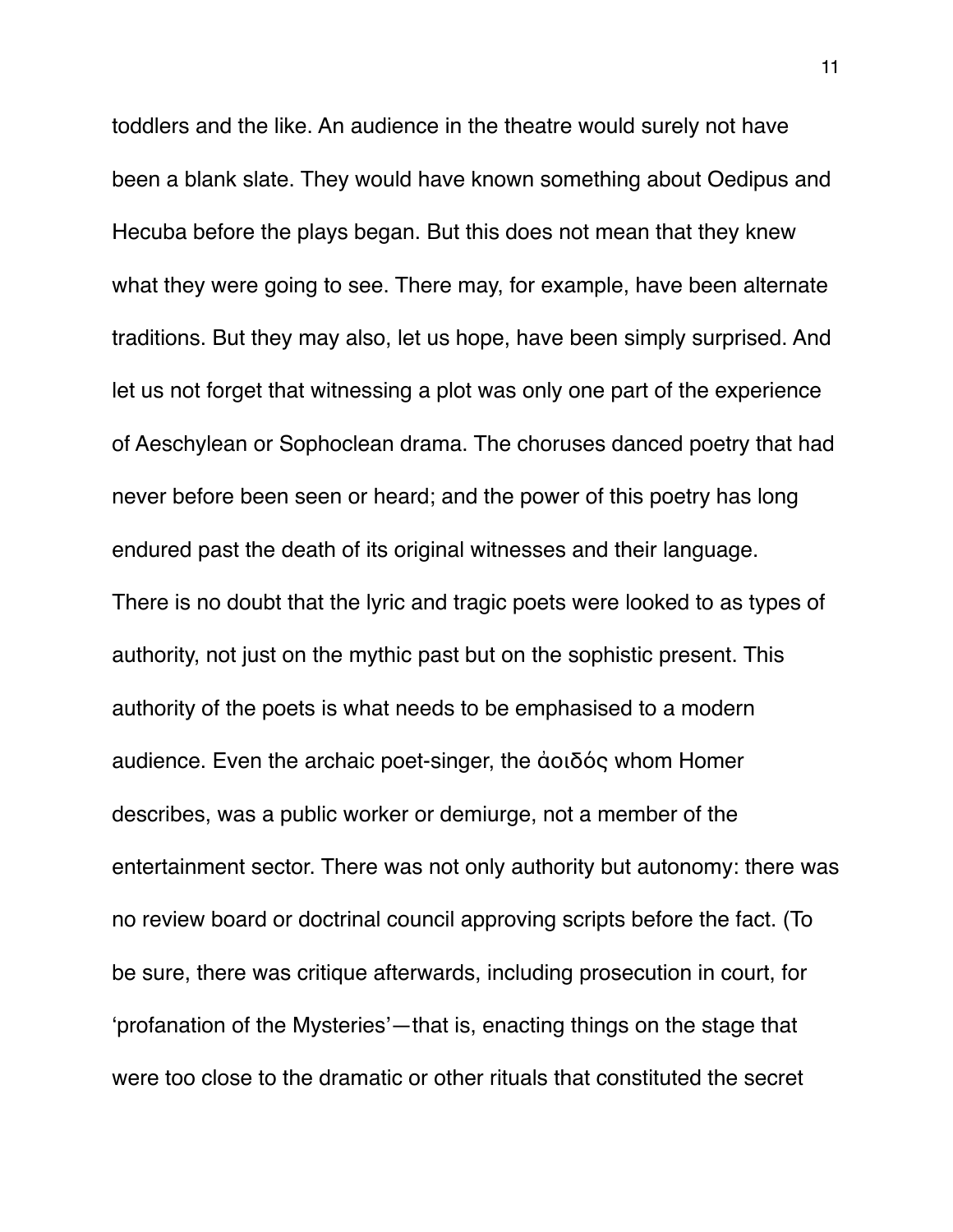religious Mysteries.) We may imagine that it was the sheer potency of the poetry itself—not some anachronistic fidelity to doctrine—which would make a poet's depiction of gods and men persuasive, and hence prizeworthy.

Consider Agamemnon's daughter, Iphigeneia. You have probably heard of her as the daughter who had to be sacrificed to Artemis, so that the Achaean fleet would be freed from the headwinds that moored them in Aulis, preventing their passage to Troy. You have heard of her, ultimately, because of Aeschylus. Well: Homer seems not to have heard of her at all. There is a definite tension between the prophet Calchas and Agamemnon in the opening scene of the *Iliad*, which could be explained by way of allusion to an earlier incident, where Calchas' interpretation of an omen demanded the sacrifice. In this case it demands that the King return his war-prize, the girl Chryseis, to her father, an Apolline priest of the Troad. But there is no direct allusion whatsoever to the sacrifice, in either the *Iliad* or the *Odyssey*, not even as a motive for Clytaemnestra's revenge. (The story of Agamemnon's death, in a version where not Clytaemnestra but her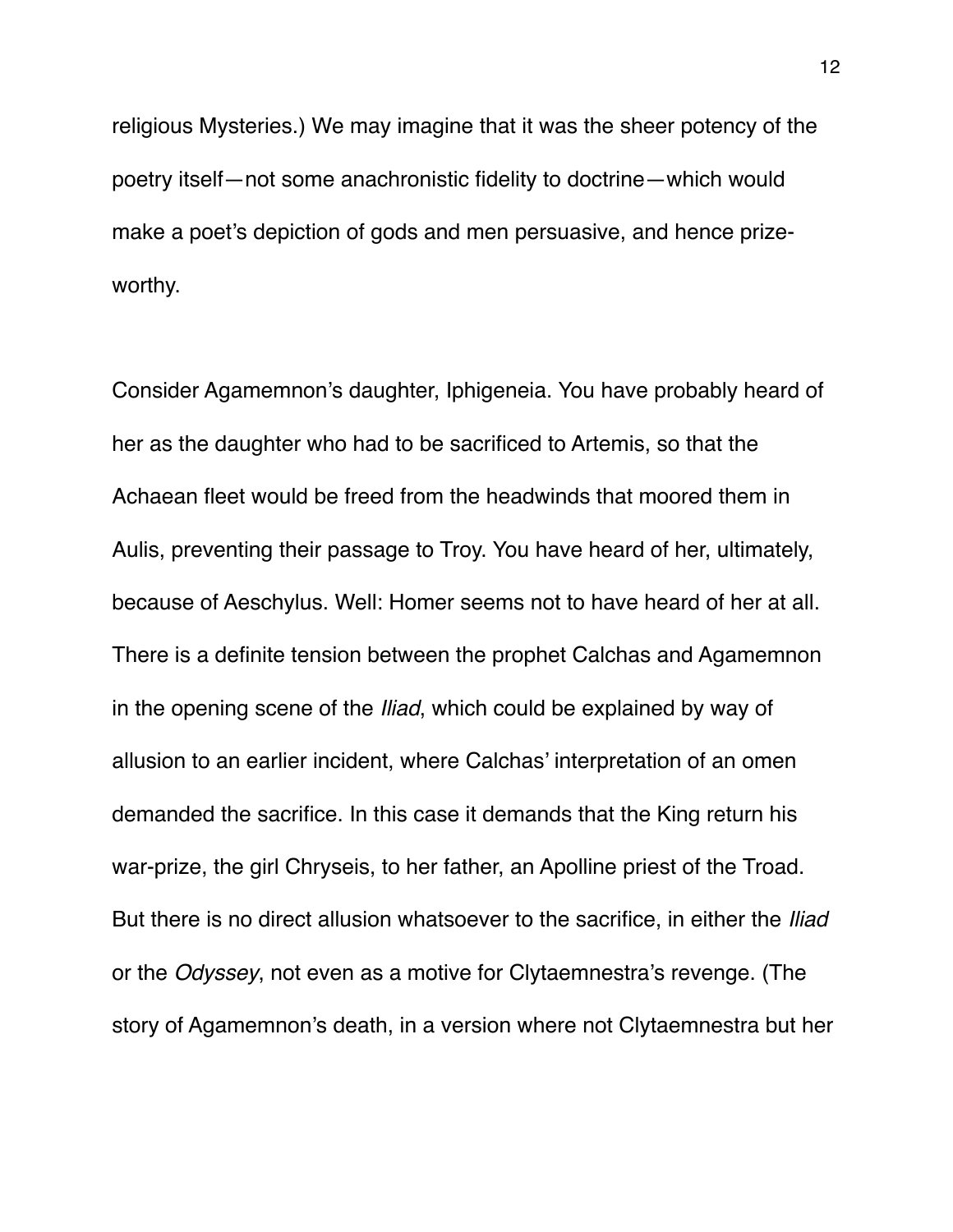stay-at-home back-door lover Aegisthus was the evil perpetrator, is a looming motif in the *Odyssey*.)

The two Homeric poems are famous for avoiding mention of incidents that occur in the other poem—the *Odyssey* never retells an event from the *Iliad*, but sometimes refers to different but oddly parallel events that occurred during the war. There may well be an aesthetic motive or convention for this strange avoidance in what is, after all, a sequel in our sense of things. Perhaps then there was a prehistoric poem about Aulis and Iphigeneia which was lost, even to ancient posterity? The inconsistency seems too great, however. When Agamemnon lists his children in *Iliad* IX, he mentions his son Orestes and three daughters: Chrysothemis, Laodice, and Iphianassa. The warlord-king Agamemnon mentions them as possible brides for Achilles, as part of the bribe for their quarrel's appeasement. Given the role of Achilles in some of the other stories that contain her, as a prospective husband for Iphigeneia, it is highly unlikely that Homer's Agamemnon is omitting her because she is dead. He hopes to become Achilles' father-in-law; in this way he is only one of several in Homer's telling who competes to be a sort of father figure to Achilles. Aside from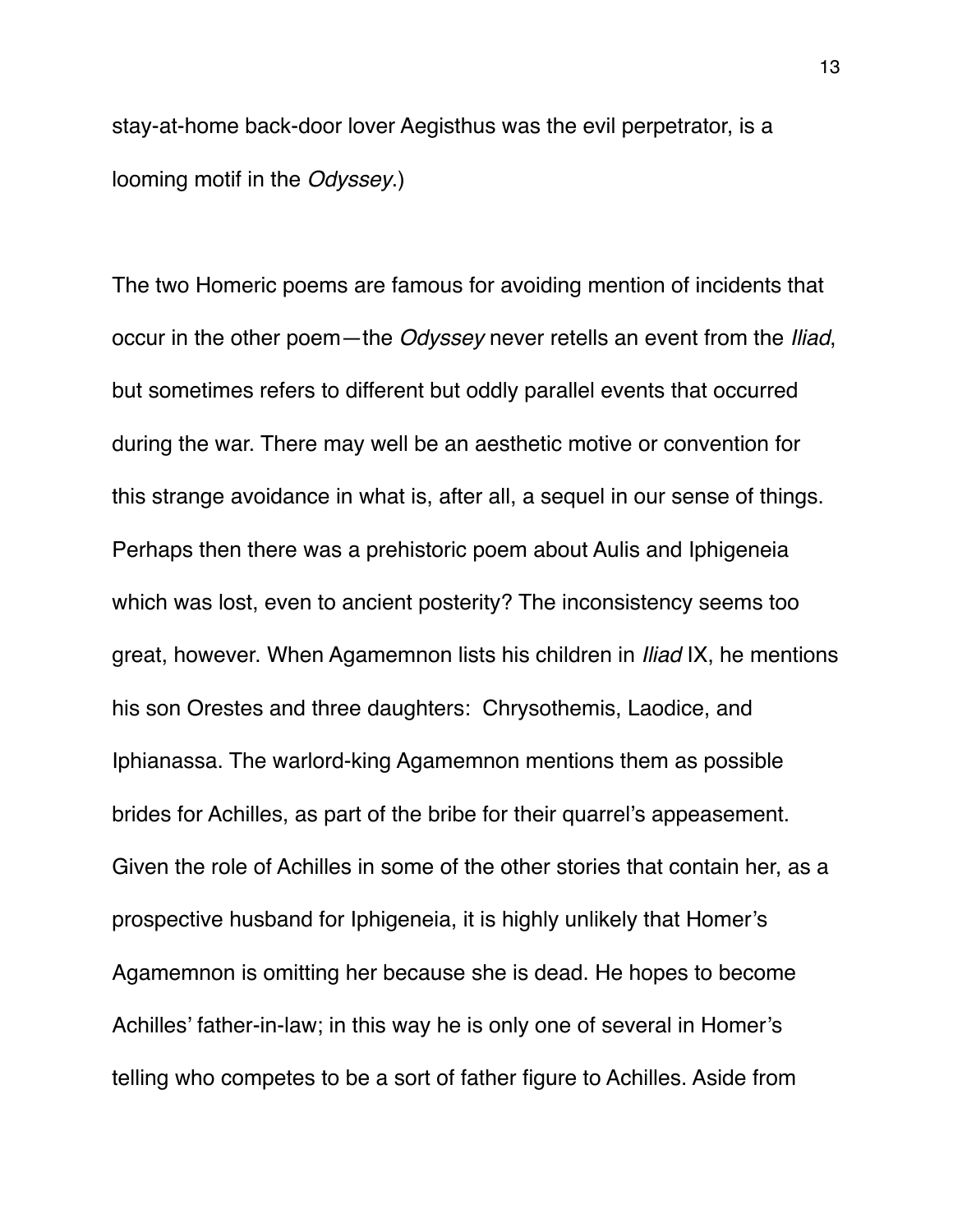Peleus himself, the mortal father who does not appear, there is also Phoenix, and most remarkably of all, the Trojan King Priam in Book XXIV. Hence Agamemnon's offer here to Achilles from the bounty of his daughters has a certain internal resonance within the narrative strategy of Homer's story.

For Aeschylus, by contrast, the sacrifice of this Iphigeneia becomes the centrepiece of a kind of cosmic vision, which plays out in his *Oresteia* through a sequence of counter-murders into an ultimate destination in the Areopagus, the Hill of Ares at Athens. Here the first civic court was set up to break the cycle of revenge and settle the price of blood-guilt through that great civilising innovation, a jury trial. Her actual death at her father's hands is the key to the whole progress of this vision. There is also in the second play of the *Oresteia* a famous recognition and discovery scene between Orestes and his sister Electra—one that inspired an imitation by Sophocles, and a parody by Euripides, who both wrote an *Electra*. This is another daughter of Agamemnon, whom Homer apparently had not heard of, or mourned the loss of, long before she inspired Eugene O'Neill.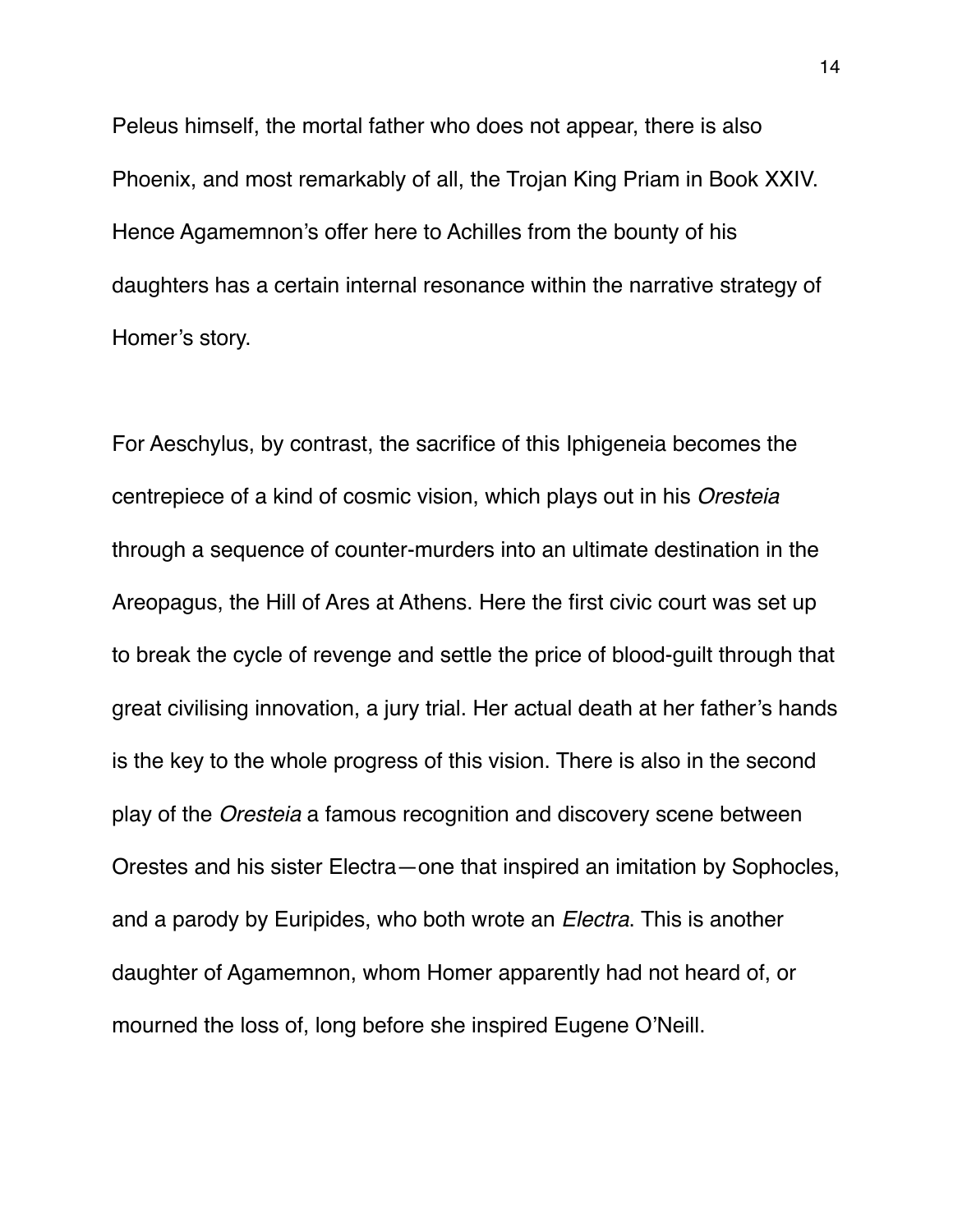But when Euripides tells the story, in *Iphigeneia in Aulis*, she does not die. (Perhaps I should repeat, she does not die.) Euripides introduces the notion of Achilles as the prospective bridegroom, whom Agamemnon deceives into luring his daughter, along with Clytaemnestra, to Aulis for the wedding. (There are a number of further complications that Euripides no doubt invented. I imagine a playwright finds it irresistible to find ways of getting Clytaemnestra on stage.) Aeschylus had nothing to do with this element of the allegedly 'mythological' story. And at the last minute, Artemis relents, and substitutes a deer for the girl, who is taken up by the gods. She then shows up in Euripides' *Iphigeneia in Tauris*, incognito, where she is reunited with her brother Orestes. The discovery scene between them is held up by Aristotle as exemplary, comparable in effect only to that in the *Oedipus Rex* (*Poetics* 1455a). Hence this moment is, for Euripides, a centre of dramaturgical interest: the reunion of Orestes with the sister whom he had thought lost forever, and she with him. Iphigeneia's salvific quasi-resurrection is the poetic key to the cathartic power of the reunion. So what do you find in a book called 'Greek Mythology' when you look up 'Iphigeneia'? Considering what these three poets have given you, how would you tell the story? Did she exist? Was she sacrificed? The fact of the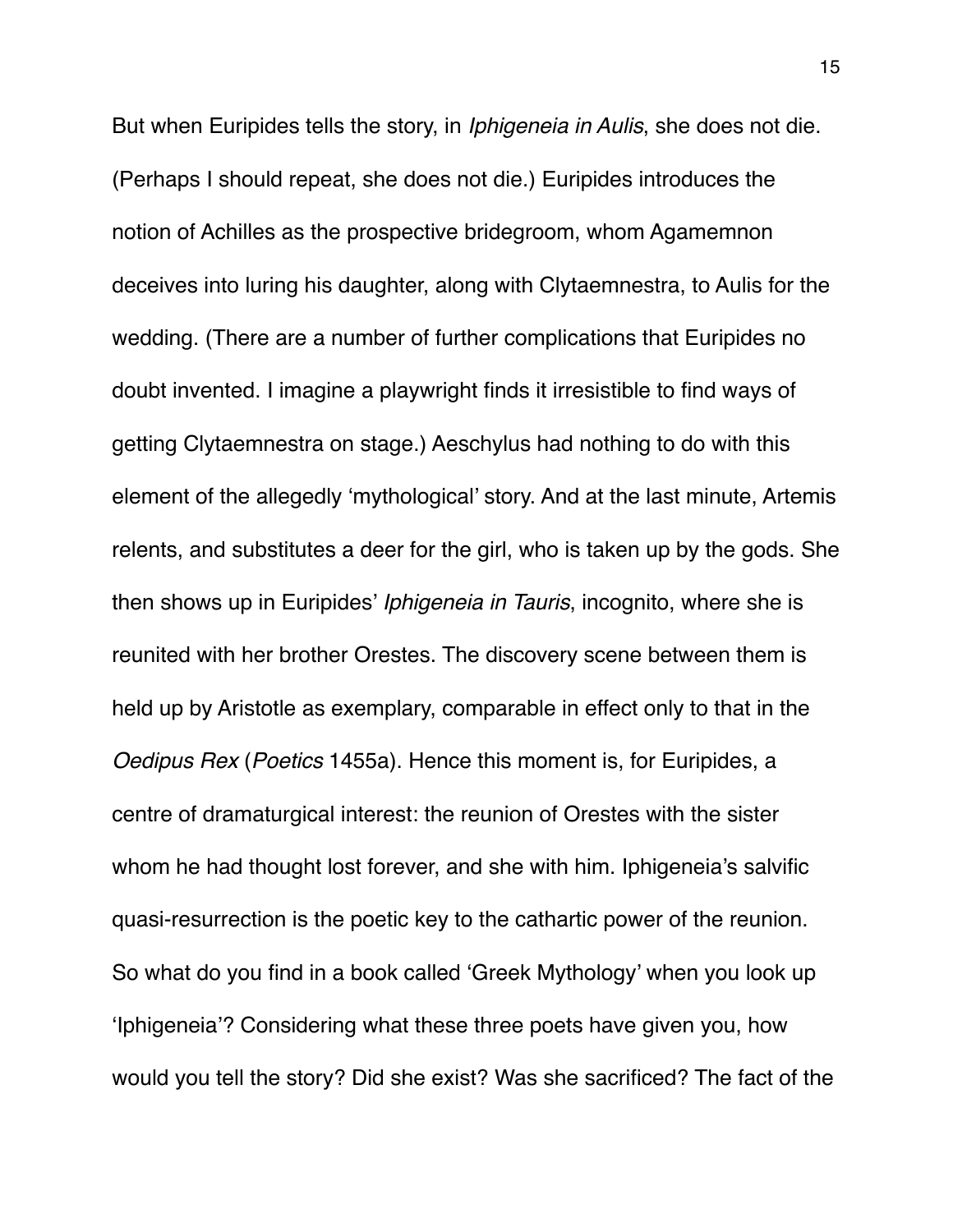matter is that there is no such thing as a 'story of Iphigeneia'. Home truth no. 7a. The reality we are looking at is a product of poets: in this case three poets and their radically divergent purposes. It is not as though their take on Iphigeneia is in some sense tangential to their poetic motive. It is impossible even to ask such things as 'did she exist?', or 'was her ending happy or sad?', outside of the context of these poetic aims, and the moments and momentum they mean to create.

If you read a book of 'Greek Mythology'—and they are legion, they constitute a genre, some of them famously authored books from the ancient and the modern worlds, alongside those anonymous textbooks for high school indoctrinations and college lecture courses—you will discover that the Trojan War resulted from a thing called 'The Judgement of Paris'. Homer once refers to this event, briefly in a sometimes doubted passage, in the final, twenty-fourth book of the *Iliad*—and nowhere else. The study of myth is a wonderful thing. But it needs a new name. (Perhaps 'archetypics'?) Because a dismal trivialisation of what the Greek poets were about, has made it come to pass that the only true mythology, is mythology itself. There are even students and readers who will 'correct' what they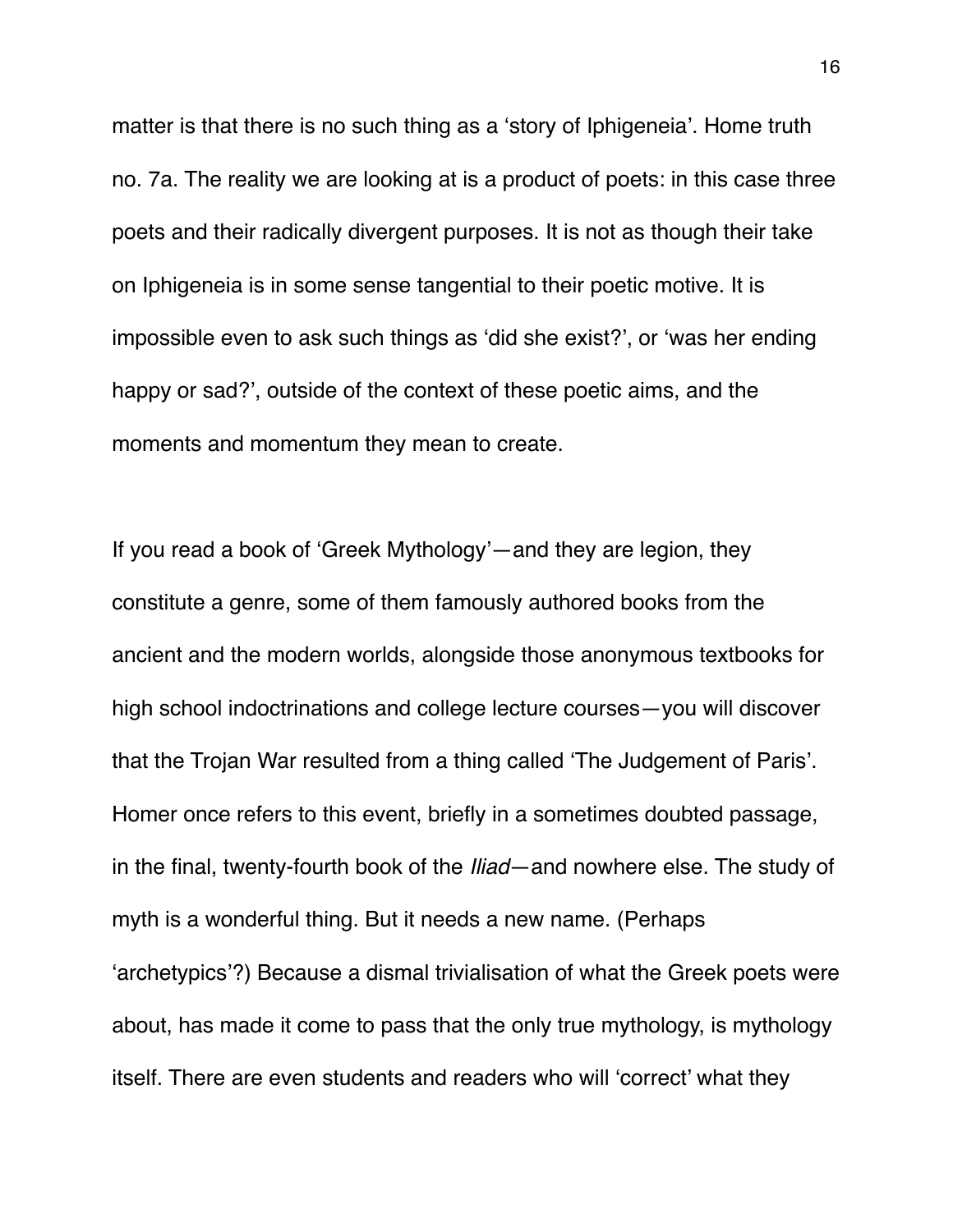read, in Homer, or Aeschylus, or Euripides. Oh for God's sake—read the poems.

Obviously we will never know if Helen was ever at Troy, or if, as Herodotus claims, Homer only told that version because it made for better poetry. There is a combination of claims we may draw from Herodotus that is worth noting: that Homer taught the Greeks about their gods, and that his aim, above fidelity to truth, was to produce the most compelling poetry. The aesthetic aim cannot be distinguished here from the truth-telling; nor the poetic prowess from the religious authority. Home truth no. 8. If Homer had not been such a damn good poet, no one would have listened to him for the truth about the gods.

But in saying that Homer and Hesiod taught the Greeks the names of the gods and their personae and natures, Herodotus is not saying that they made them up, either the names or the gods. That would fly in the face of something quite programmatic in Herodotus, a demonstration through his history that in the world he travelled, people by and large knew and worshipped the same gods, with interesting but local exceptions. It was the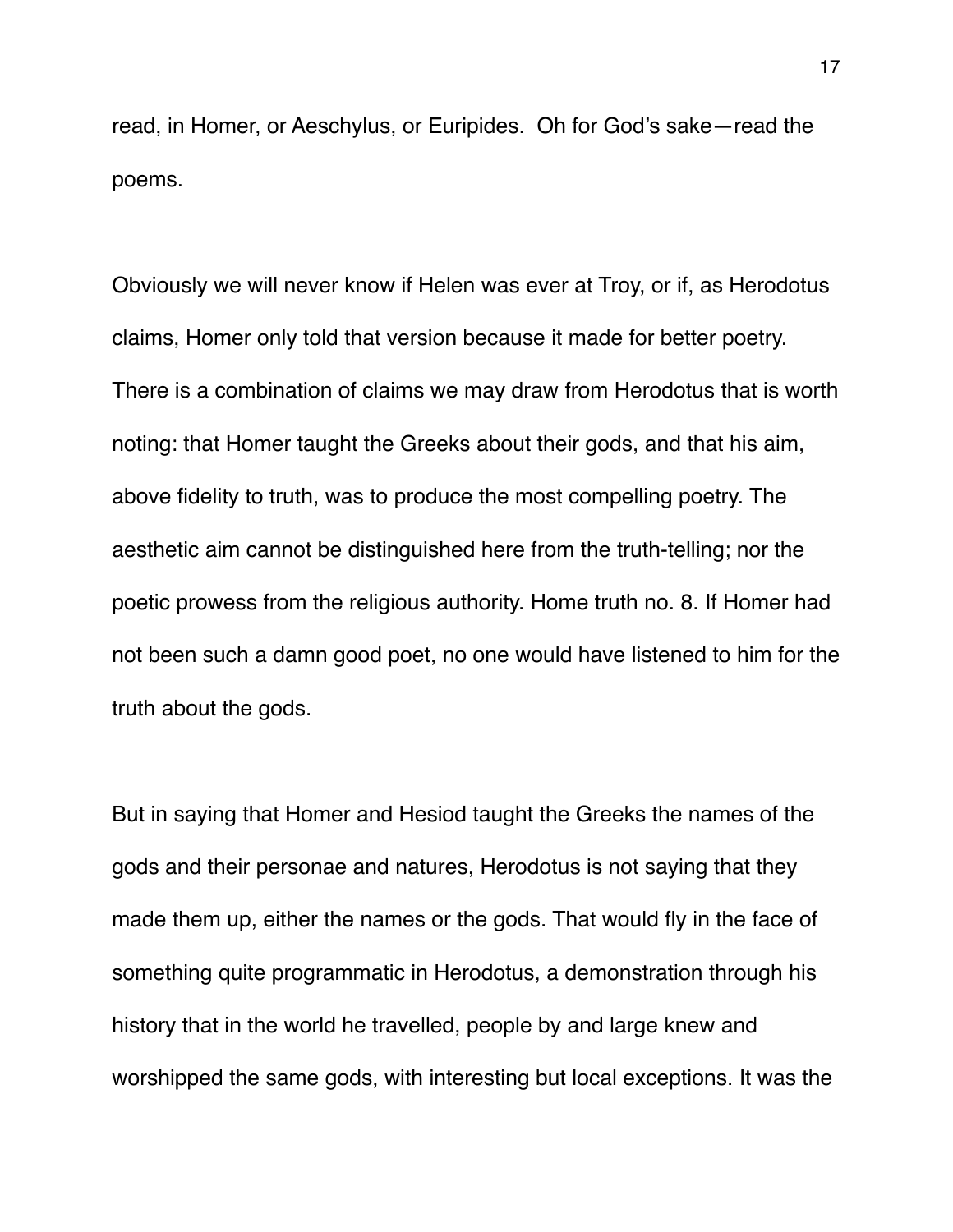names and the rituals that were different. Homer did not make up the idea, for example, that the goddess of love was married to the smith god, who was cuckolded by the war god. This is an Indo-European motif. The story gets told in the *Odyssey* about how Hephaestus traps Ares and Aphrodite in bed, but if Athena is a sort of double of Hephaestus, an analogous collocation happens in Iliad XXI, where Athena defeats Ares and Aphrodite and they end up horizontal together—albeit not in bed this time, but stretched out upon the bounteous earth (426). (I should note that in the *Iliad*, Hephaestus appears not to be married to Aphrodite, but to beautiful Charis of the shining veil. Clearly it's good to be the blacksmith, however lame.) The work of Georges Dumézil collects the great wealth of common Indo-European material which Homer did not 'make up'.

Apart from the comparative evidence, however, I wish to share with you a feeling of mine that I do not know how to objectify. Homer is not creating the gods, like characters in a sitcom or a fantasy adventure. He is trying to get them right. That is to say, he is trying to capture them as they most truly and characteristically are, in the way of a portrait painter and his subject, or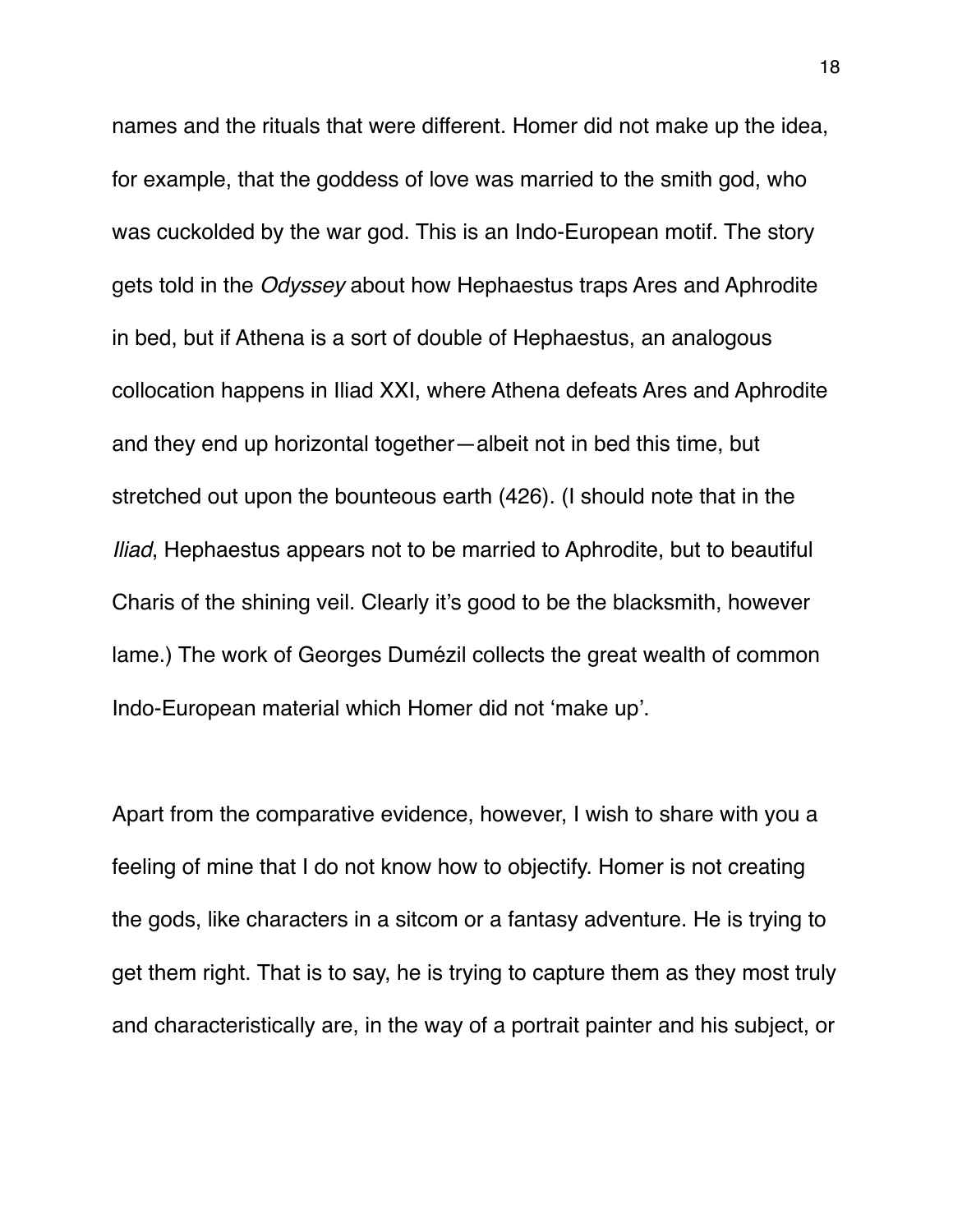a landscape artist and a mountain. The style is sometimes realist,

sometimes impressionist, sometimes abstract and surreal.

A part of Homer's poetic arsenal is the technique of personification. Two of the most striking examples are Eris, 'Strife,' who 'at first raises her crest but a little, but afterwards,/she plants her head in the heaven and strides upon the earth.'

[ἥ](http://www.perseus.tufts.edu/hopper/morph?l=h%28%2F&la=greek&can=h%28%2F0&prior=te) [τ᾽](http://www.perseus.tufts.edu/hopper/morph?l=t%27&la=greek&can=t%273&prior=h(/) [ὀλίγη](http://www.perseus.tufts.edu/hopper/morph?l=o%29li%2Fgh&la=greek&can=o%29li%2Fgh0&prior=t) [μὲν](http://www.perseus.tufts.edu/hopper/morph?l=me%5Cn&la=greek&can=me%5Cn2&prior=o)li/gh) [πρῶτα](http://www.perseus.tufts.edu/hopper/morph?l=prw%3Dta&la=greek&can=prw%3Dta1&prior=me%5Cn) [κορύσσεται](http://www.perseus.tufts.edu/hopper/morph?l=koru%2Fssetai&la=greek&can=koru%2Fssetai1&prior=prw=ta), [αὐτὰρ](http://www.perseus.tufts.edu/hopper/morph?l=au%29ta%5Cr&la=greek&can=au%29ta%5Cr1&prior=koru/ssetai) [ἔπειτα](http://www.perseus.tufts.edu/hopper/morph?l=e%29%2Fpeita&la=greek&can=e%29%2Fpeita1&prior=au)ta%5Cr) [οὐρανῷ](http://www.perseus.tufts.edu/hopper/morph?l=ou%29ranw%3D%7C&la=greek&can=ou%29ranw%3D%7C0&prior=e)/peita) [ἐστήριξε](http://www.perseus.tufts.edu/hopper/morph?l=e%29sth%2Frice&la=greek&can=e%29sth%2Frice0&prior=ou)ranw=%7C) [κάρη](http://www.perseus.tufts.edu/hopper/morph?l=ka%2Frh&la=greek&can=ka%2Frh0&prior=e)sth/rice) [καὶ](http://www.perseus.tufts.edu/hopper/morph?l=kai%5C&la=greek&can=kai%5C5&prior=ka/rh) [ἐπὶ](http://www.perseus.tufts.edu/hopper/morph?l=e%29pi%5C&la=greek&can=e%29pi%5C1&prior=kai%5C) [χθονὶ](http://www.perseus.tufts.edu/hopper/morph?l=xqoni%5C&la=greek&can=xqoni%5C0&prior=e)pi%5C) [βαίνει](http://www.perseus.tufts.edu/hopper/morph?l=bai%2Fnei&la=greek&can=bai%2Fnei0&prior=xqoni%5C): (IV. 442-3)

How does one respond imaginatively to this swelling embodiment? In the opening lines of the poem strife is instead embodied as a pair in the grammatical dual number, Atreides (Agamemnon) and Achilles. Is the substance of strife differently understood in the singular, cresting, feminine form? Easier for me to conceptualise are the Λιταί, the Prayers that are said to be daughters of Zeus, lame, wrinkled, eyes askance, who follow carefully in the wake of blindness and ruin (IX.502-4). Phoenix invokes them in his plea to Achilles to forgive Agamemnon.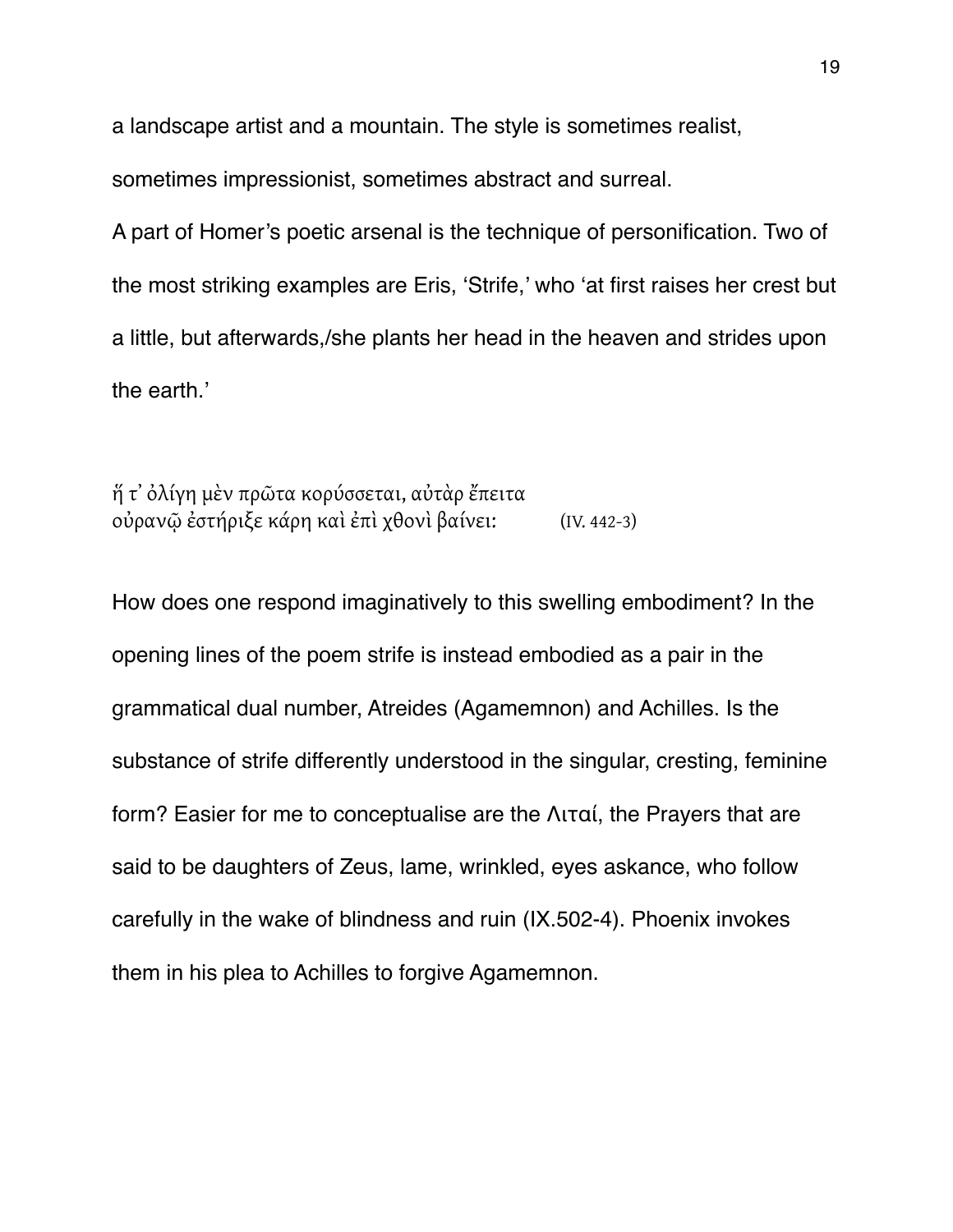But the Olympian gods are not personifications. They are simply persons. They have traits and characters that distinguish them and make them recognisable. Who are they? An answer that is not often heard today, but which is a commonplace in the context of ancient science and religion, is that these names of the gods refer to the planets. You may notice that on the shield of Achilles, there are the sun, moon and stars, and Homer lists a number of the constellations still visible today. It would be extremely strange if someone so bent on covering the heavens had forgotten the planets. Unless of course the gods are the planets. It is well known that the ancient religion was 'astral', and that the planets were universally feared and venerated, but it is common now for references not to be taken, as on the shield.

It is not always easy, aside from the obvious cases like Ares and Zeus (Mars and Jupiter), to tell which planet corresponds to which god. This in itself bespeaks a strange tale; that perhaps the current heavens are not what they used to be. The word 'planet', after all, is Greek for 'wanderer', and this is one thing that the planets do not do nowadays. They stay on course. Plato in the *Timaeus* reports that shifts in the planetary courses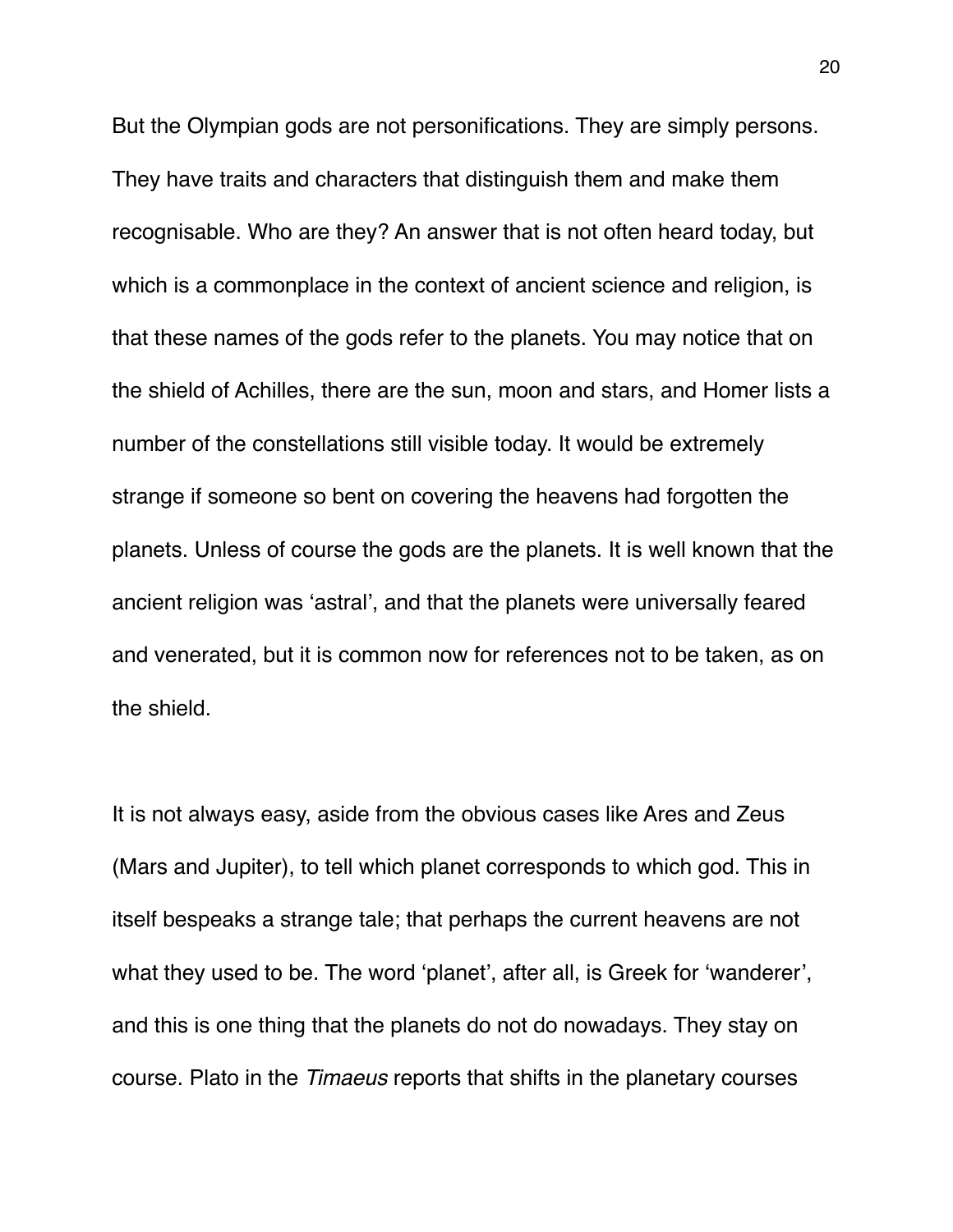produce cataclysms and catastrophes on the earth. (Shakespeare also refers to this notion as a high piece of political symbolism.) Given the roles of the gods in the poem, the time of the *Iliad* must have been a highly active one in the planetary realm. Aside from the severities of wind and rain, there are some truly bizarre atmospheric events reported; consider XI. 54: Zeus sends dew dripping with blood, because of the many heads that were to be sent to Hades on that day. In Book XX there is the abortive Götterdämmerung, where all the gods chuff up and almost join in battle; Poseidon so shook the earth that the roots of Mount Ida trembled, and Aidoneus the lord of the shades leapt from his throne in fear that his dank realm would be exposed to mortals and immortals alike. The earth and cosmos are in catastrophe, the separate realms are being confounded, and the basement of the structure is in danger of being exposed. The sense here is not a romantic projection or an exaggeration to heighten the depiction of battle. The latter in particular would be completely unnecessary. It is rather the case that this Trojan war took place in extraordinary and catastrophic times. Sometimes the cosmic interventions appeared to favour one side; sometimes the other. For long stretches it appeared that the gods had lost interest in the fray. Zeus aloof on his peak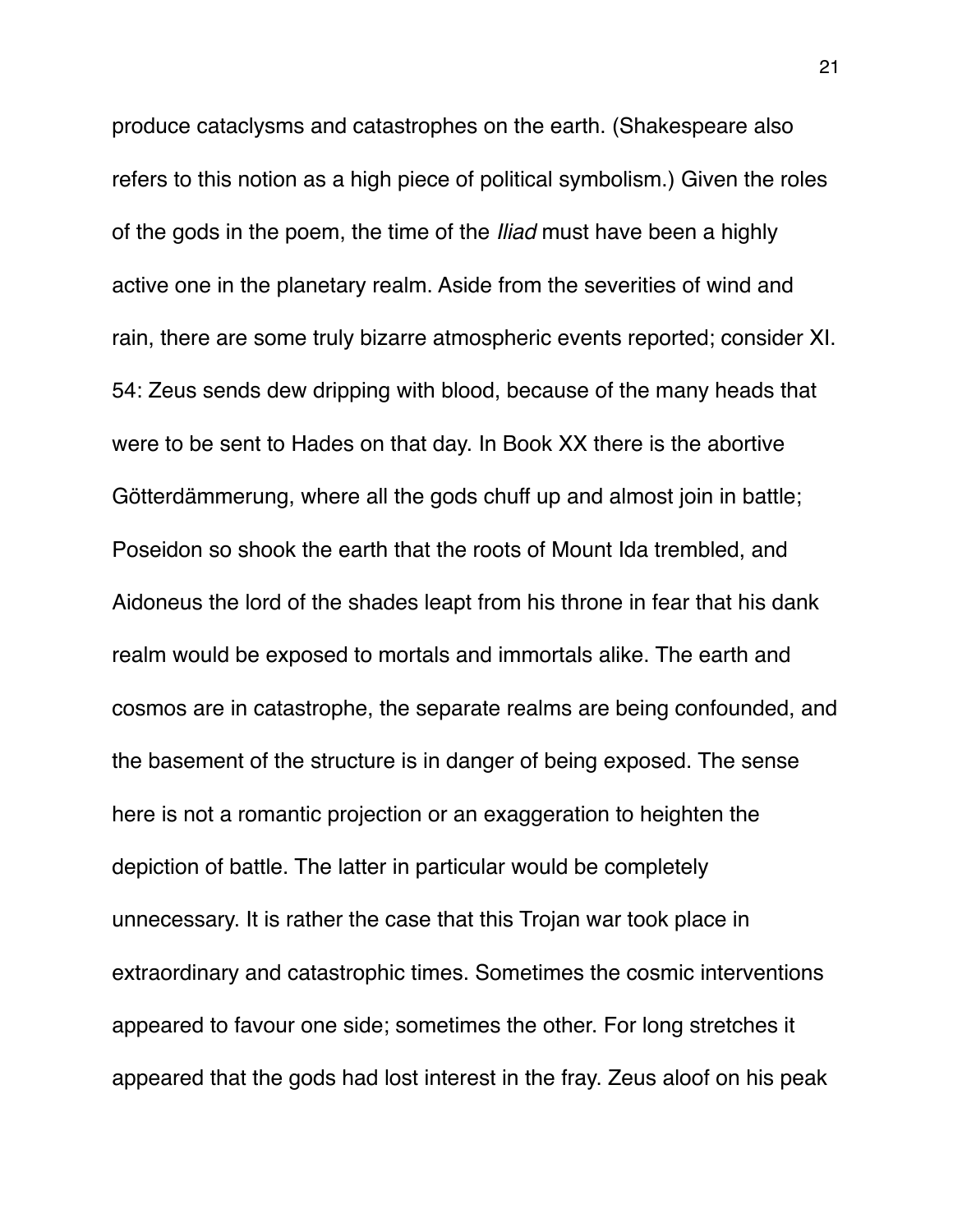is mirrored in Achilles aloof, self-exiled in his hut. In the Greek context, unlike some others, to be chosen by the gods almost invariably means being marked off, like Oedipus, for an exemplary doom.

In Book VIII, Zeus challenges the other gods to 'try it out for themselves'. If all the gods and goddesses were to hang a golden chain from heaven, and pull, still they could not drag Zeus to the ground. Whereas if he ever felt like it, he says, he could drag the lot of them, together with the earth herself and the sea, and bind them all to a peak of Olympus just hanging there in mid-air. (This chain of the gods motif appears to be world-wide; it can be connected to the totem.) The thing is a threat, and Zeus backs off with a smile. Homer seems to like this affect, of taking us to the brink, as in the Götterdämmerung scene. I would like to point out that modern science teaches something far more fantastic than this image of the golden chain: gravity is an invisible rope that is supposed to act instantaneously and at a distance. There is nothing truly miraculous like this in Homer's story-telling. Hence the gods are cosmic agencies. Home truth no. 9. They are anthropomorphised, not personified. Perhaps the poetry manages to humanise somewhat the otherwise terrifying material forces that threatened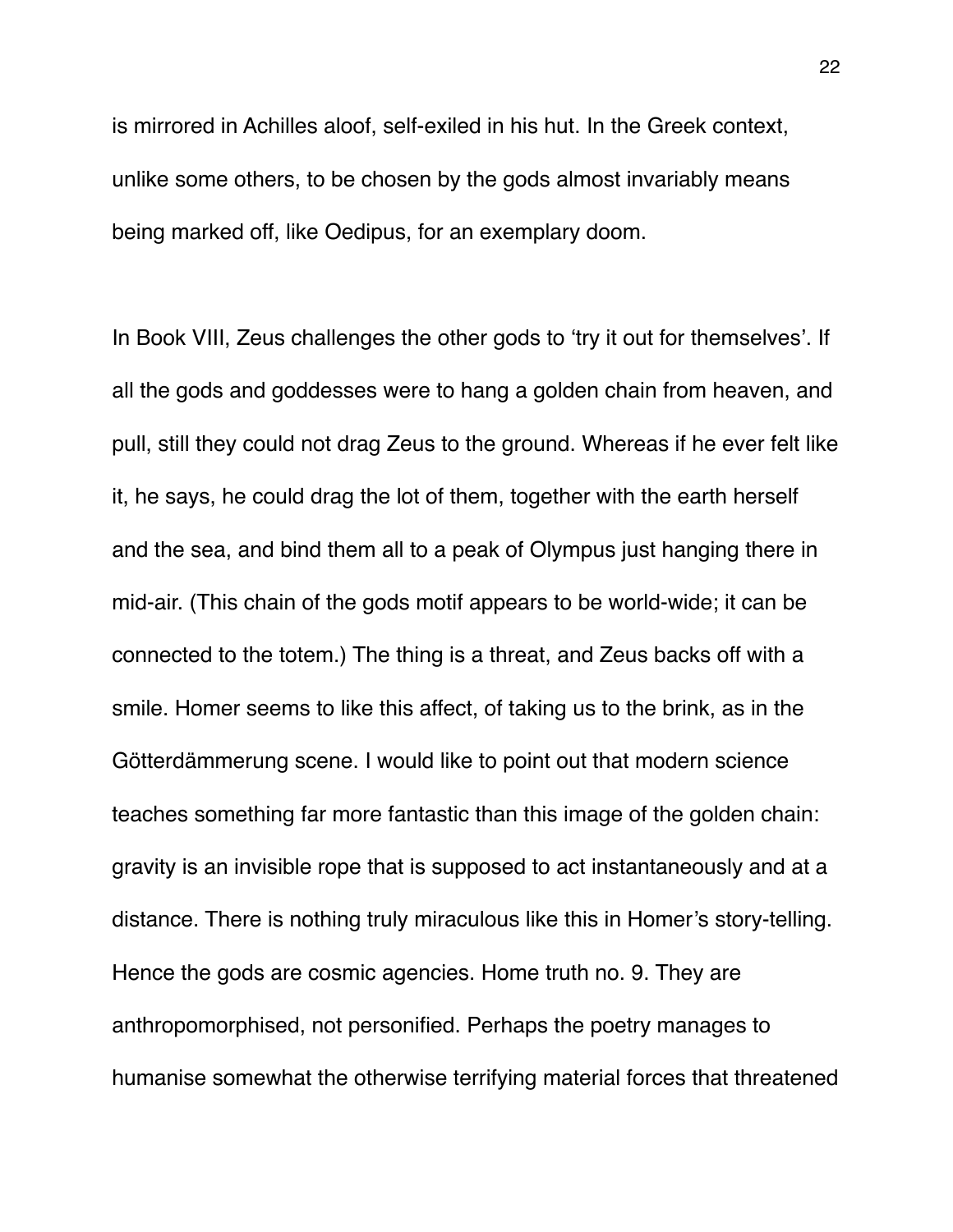the very stability of the earth. But the real trick of this anthropomorphosis poetically, it seems to me, is the ability it gives Homer to depict an interaction between divine and human, that places us within the cosmos. It makes us players. I find it impossible to imagine in pictures the combat between a warrior and a god—what it would mean exactly for a warrior to attack a god. And yet Homer's anthropomorphic or semi-anthropomorphic depiction somehow makes the combat plausible. There is still something fantastic, designedly unimaginable about these episodes. What is it to hold converse with a river one is attacking, for example? What sort of portent is Athena's tasseled aegis? And what exactly does Patroclus experience when Apollo strikes him in the back with the flat of his hand? What exactly is this 'flat' of the hand? Is it the feeling of a spank, or a bully's playground shove? These moments challenge the imagination, but there is no question that this challenge is a part of a poetic effect that is wondrous and unforgettable.

If Aphrodite is a goddess who governs both gods and men—recall the seduction of Zeus by Hera, that almost alters the course of the war—then there is not a difference in kind between the discharges among the planets,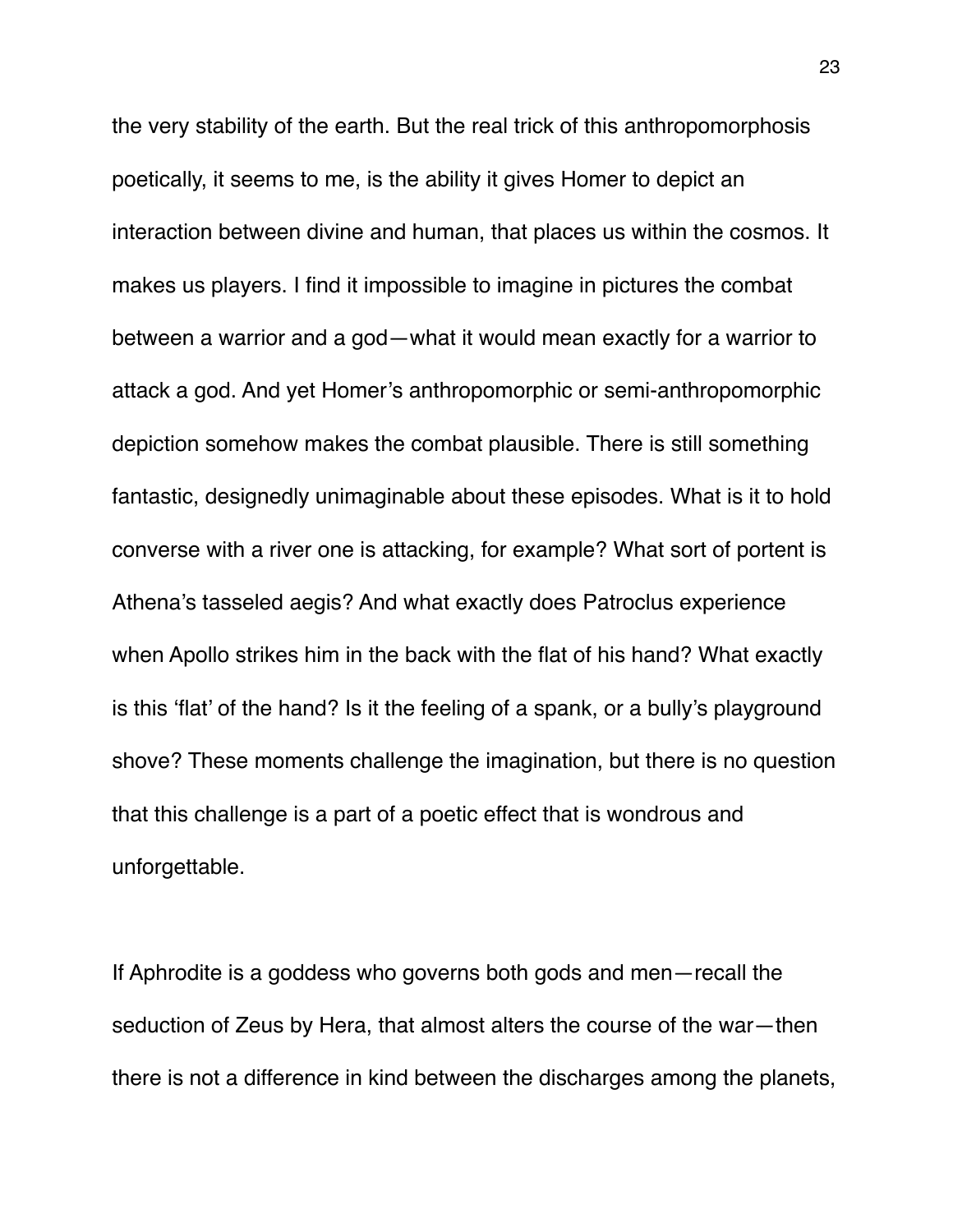and the erotic pangs we feel in the heart and loins. The love of Paris for Helen is part of a cosmic plan. Helen and Aphrodite can be depicted in conversation: you sleep with him! says Helen to the goddess. Is Helen a free agent or not? Homer does not answer this question, but his depiction of the conversation somehow poses the question in an extraordinary way. You can see this if you consider how much would have been lost if Helen had merely delivered a tortured soliloquy before sleeping with Paris. This goes also for the scenes with Achilles, when he is talking to his mother Thetis (how vividly he comes across as a Mamma's boy), or when Athena pulls him by the hair, unseen by anyone else, to prevent him killing his king. It is possible to interpret these scenes as a kind of extroverted psychology, a way of dramatising an inner conversation, but think how much would be lost if the god was not there. I am tempted to say again, that an aesthetic motive leads to a kind of truth-telling about our condition. Aphrodite is real, is she not. Home truth no. 9a. Think how differently one responds to her, from the way one responds to a mere explanation, moral, psychological, or chemical, in terms of desire and hormones.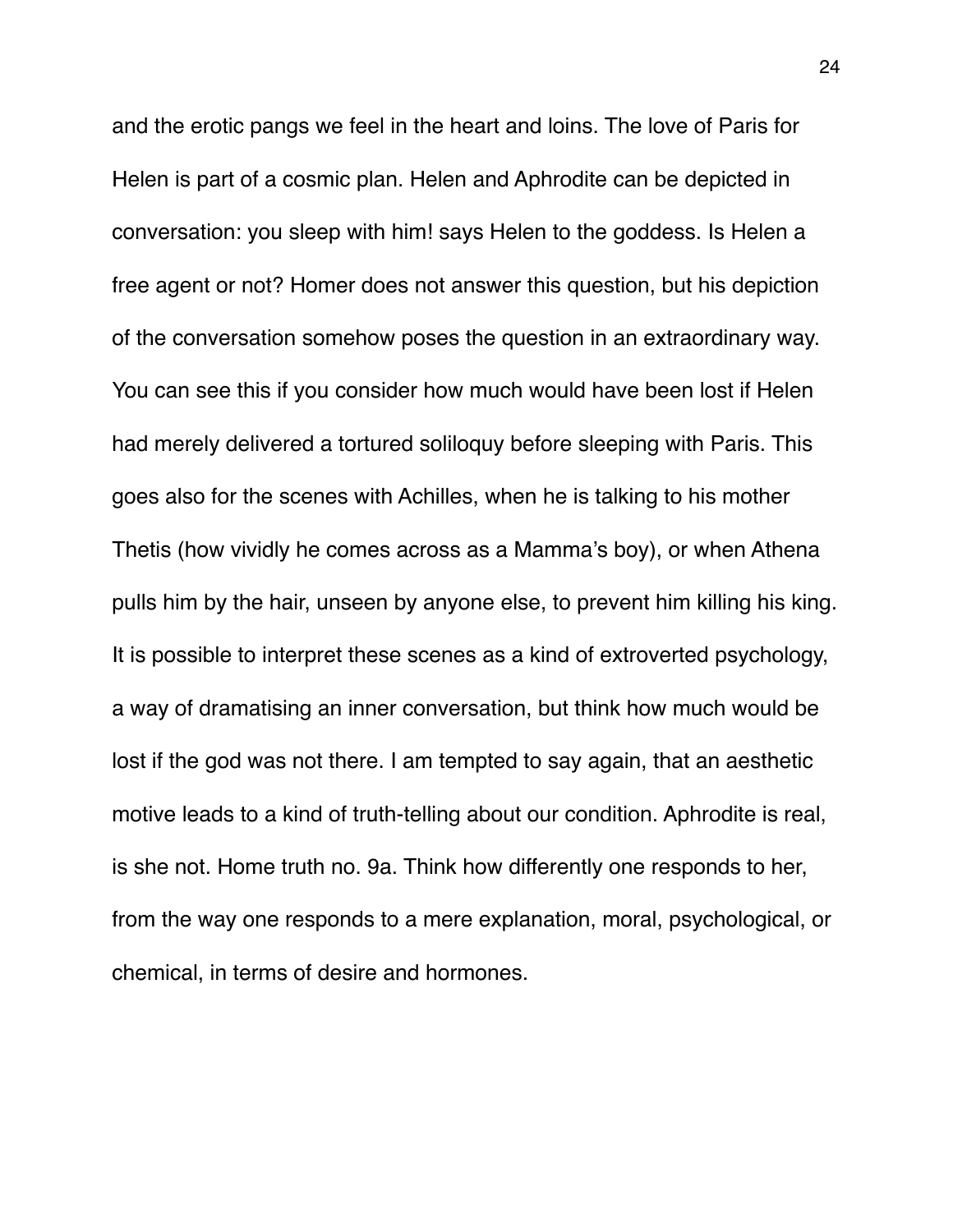Consider lines 3 and 4 of *Iliad* I. The subject of the sentence is the anger of Achilles, from the first line; 'hurling down to the House of Death so many sturdy souls,/great fighters' souls, but made their bodies carrion,/feasts for the dogs and birds … '. Translators like Fagles here often use the word 'bodies,' but this is highly misleading, because in English 'body' carries with it oppositions to both 'soul' and 'mind'. There is no such opposition in Homer. Moreover, the word often so translated is not even a noun: it is αὐτούς, a pronoun that is sometimes personal and sometimes intensive. Here it is both. Consider well the implications of the following translation: 'many and mighty were the souls [his anger] hurled into Hades, souls of heroes, but they themselves it made a spoil for jackals.' The distinction is between heroes' souls, and the heroes themselves. The latter stayed on the battlefield.

Clearly the ψυχή in Homer is not the Platonic soul. It is not even really the animating principle; this seems more in Homer to be the θυμός, the 'hot breath' that leaves a warrior's lungs not to return upon his death. It dissipates. If he recovers, as does Hector in Book XV, after he has been struck by Ajax while Zeus is distracted in bed with Hera, his θυμός is said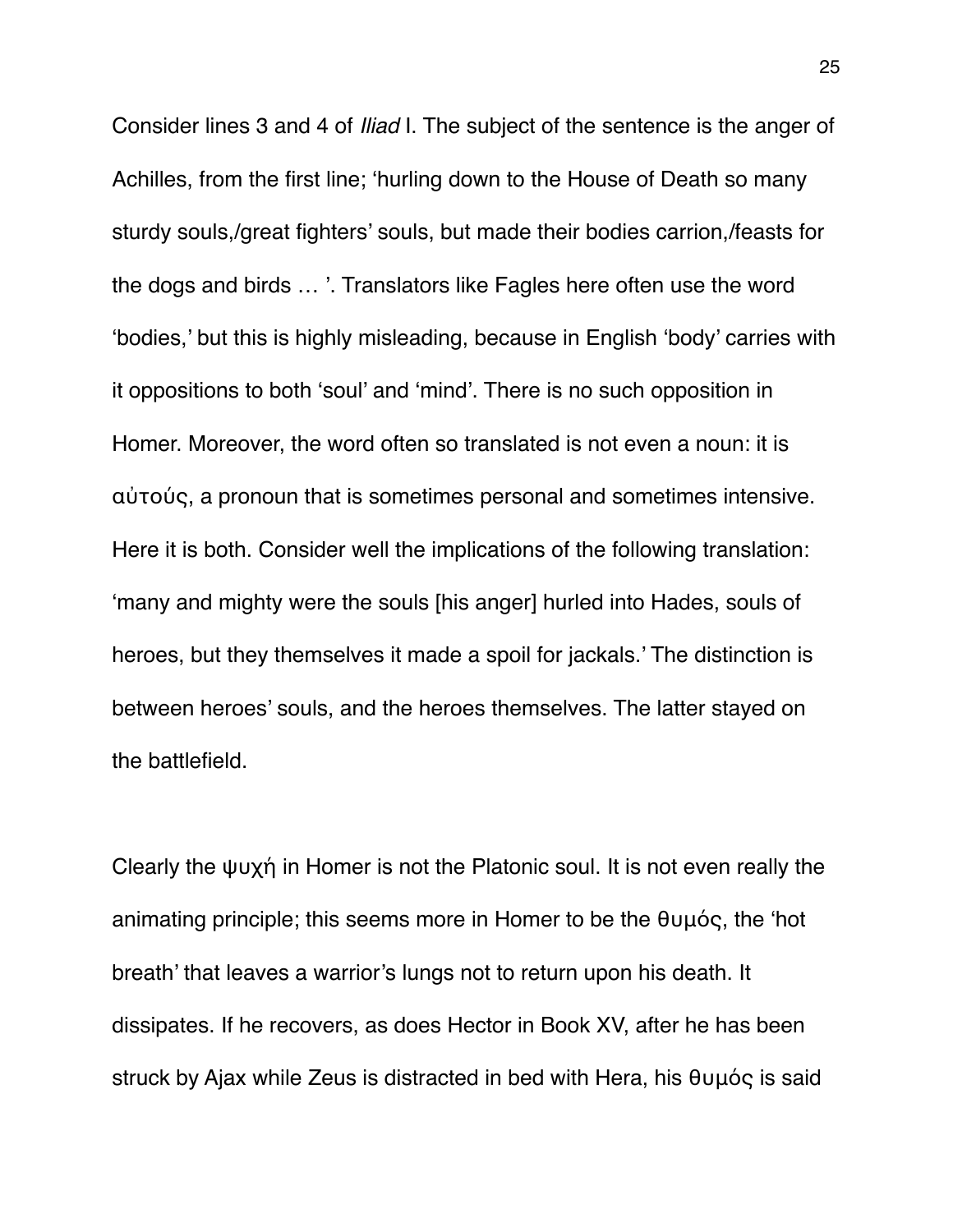to be 'regathered,' I think literally in the lungs—he can breathe again. This θυμός is also the best candidate in Homer for the repository of consciousness; it is the place where emotions are felt. It can be objectified, however, outside the personality; Odysseus is famous for chiding his θυμός, encouraging it to 'bear up'. While the departure of the ψυχή is certainly also a marker of the moment of death, the ψυχή itself seems rather to be a kind of remnant, a shadowy, gibbering entity, bat-like, as befits its abode in the dank darkness of the invisible realm. Typically it bewails the loss of true life and youth; the human himself has been left behind. When Andromache first sees Hector being dragged behind Achilles' car toward the ships, she is said to exhale (καπύειν) her ψυχή (XXII.467); the verb suggests that it is a thing of smoke. Elsewhere its departure appears to be associated with the blood leaving a mortal wound. Odd as it may sound, concepts such as 'soul' and even 'psyche' cannot easily be translated back into Homeric Greek. By the time of Plato, centuries after Homer, we are on relatively familiar ground: the 'soul' is the whole of our being which seems not to be bodily, the vehicle that bears our personality and memory as distinctively as one's body bears its thumbprint. But for Homer, if we have lived, we have lived through a body, not in a soul.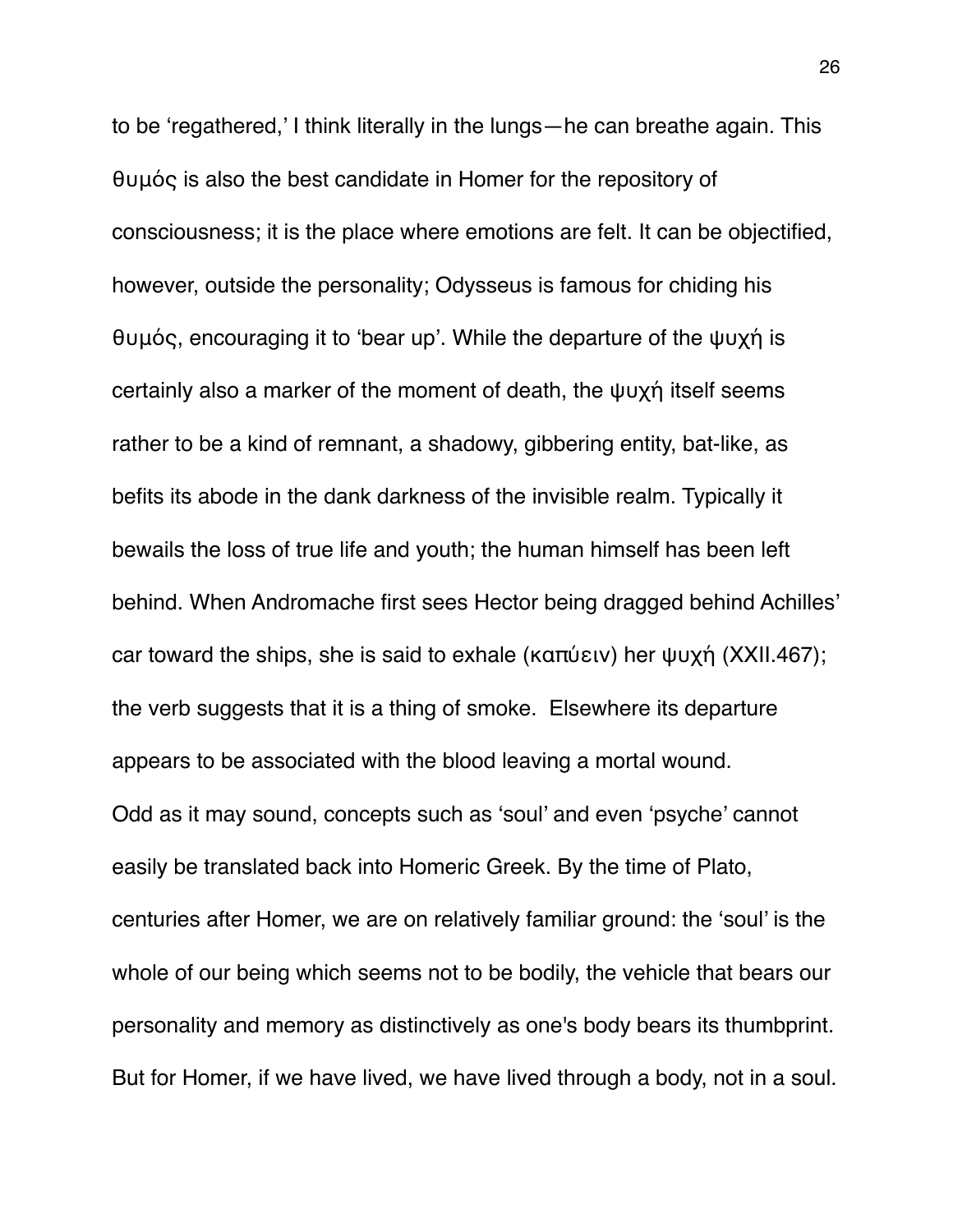Hence by the standard of all later uses of the word, there is no soul in Homer. Home truth no. 10.

Homer's usage separates him here not only from modern thinkers, but also from other ancient writers and composers. In casting about for parallels to this curious Homeric way of thinking, the only one that has occurred to me over the years is in the American William James. He was an anatomist, and hence someone, like Homer, with a feeling for the fine structure of the body. I am not sure if medical education produces such people any more; physiology presumes to subsume anatomy—the distinction is between function and form—as though anatomy were an afterthought of its larger concerns. (Anthropology presumes to subsume linguistics in a similar, and equally false, way.)

In his *Principles of Psychology* James espouses a notion of correlation or correspondence. Like most moderns, he has a preoccupation with the brain, which was unusual in the ancient world. There, it is the chest and lungs that are the seat of consciousness; they are also the bellows that exhale the shapes of air that we call 'words'. Words are 'winged', according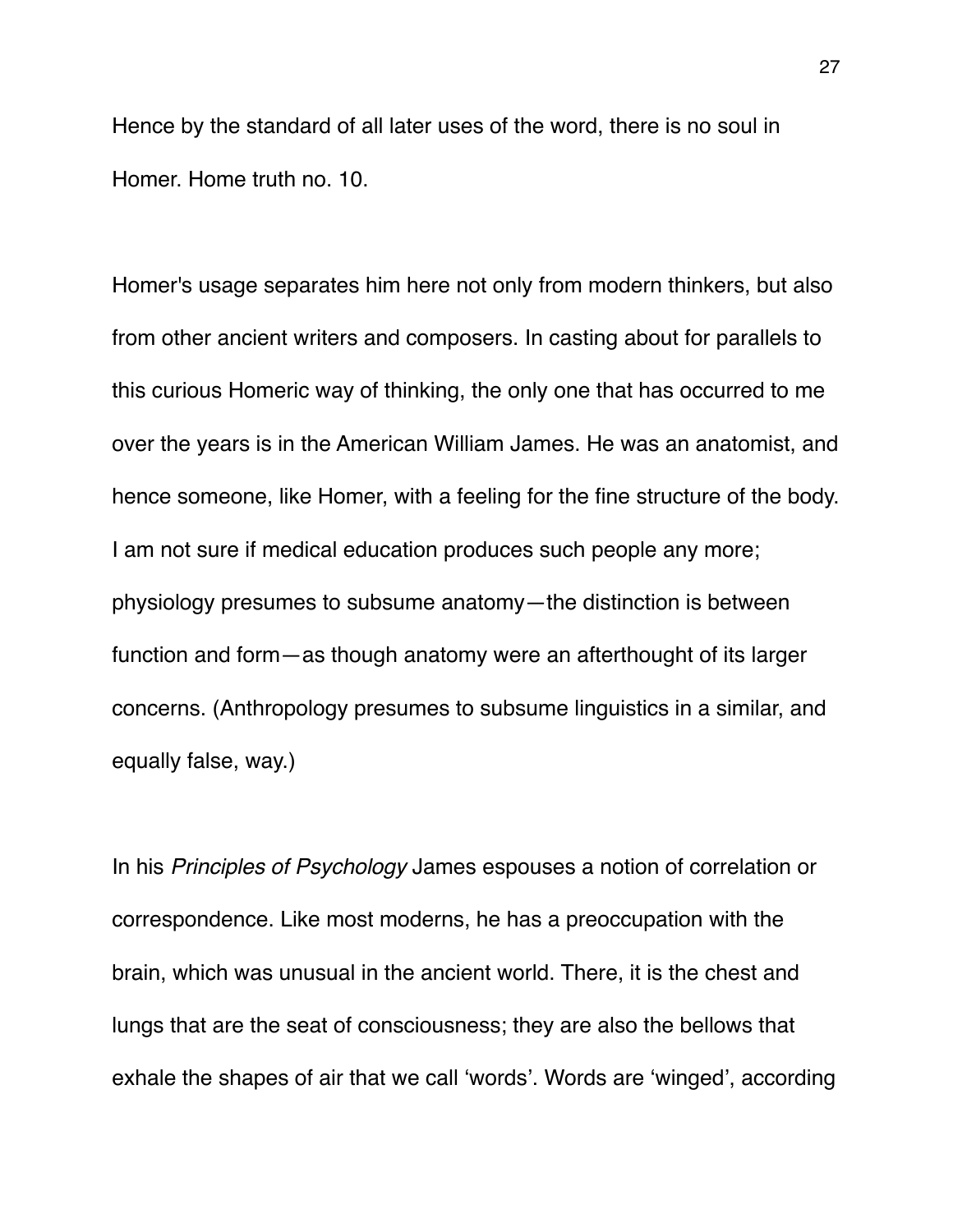to Homer's epithet, because they must fly across a material medium in order to impinge upon another human's sense apparatus, before they can penetrate his consciousness.

As James well understood, the transition from the physical to the cognitive in this process is not just difficult, but impossible to understand. His brainfetish led him to formulate the principle in the following way: for every mental state there is a brain state, and vice versa. Ostensibly this proposition seems as though it could be empirically demonstrable; but James articulates it as a rational principle.

The claim might seem innocuous unless one sees it in its positive light. Correlation does not imply causation. The claim is in fact very strong: that nothing more can be said about the relation of mind to brain, except for this thoroughgoing correspondence. The whole of recent psychiatry depends upon a fundamentally opposite premise: that brain states cause mental states. It is certainly the case that the experience of joy can be correlated with a certain configuration and chemistry of the brain. What James understood, correctly, is that it is impossible to model theoretically—not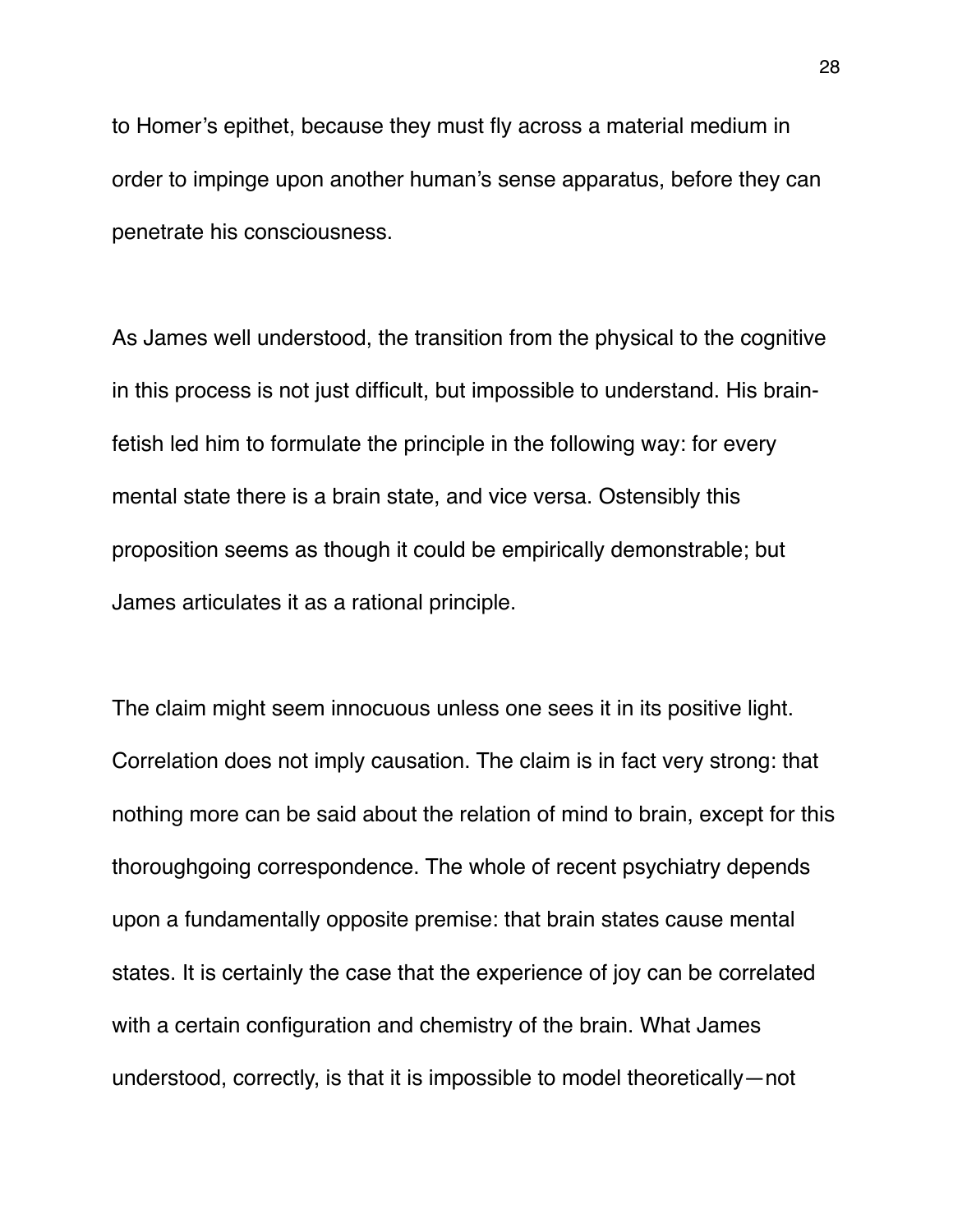difficult but completely impossible in principle—the transition from chemistry to joy. Material can only affect material. It is possible to induce a certain chemistry in the brain, with drugs, and the lucky subject will more than likely feel joy. It is, all the same, an impossible fact. It is possible to induce the same brain chemistry by giving the subject good news. Good news also produces joy; how does this good news, translated at some point into packets of winged air, ever come into contact chemically with the nerve fibres of the brain?

One need only think about blushing to realise the fundamental quality of this conundrum, a mystery always under our noses that we avoid confronting or thinking through. How is a blush possible? What possible connection could there be between shame, and the flow of oxygenating blood in one's facial capillaries? It is impossible that there be one. And yet blushing is a fact. It is a fact that reminds us of the principle of correlation without causation, in the relation between the physical and the mental. Correlation seems to be the key to what is sometimes misleadingly called 'Homeric psychology'. James is a psychologist, because for all the peculiarities of his notions, in particular the 'stream of thought', he still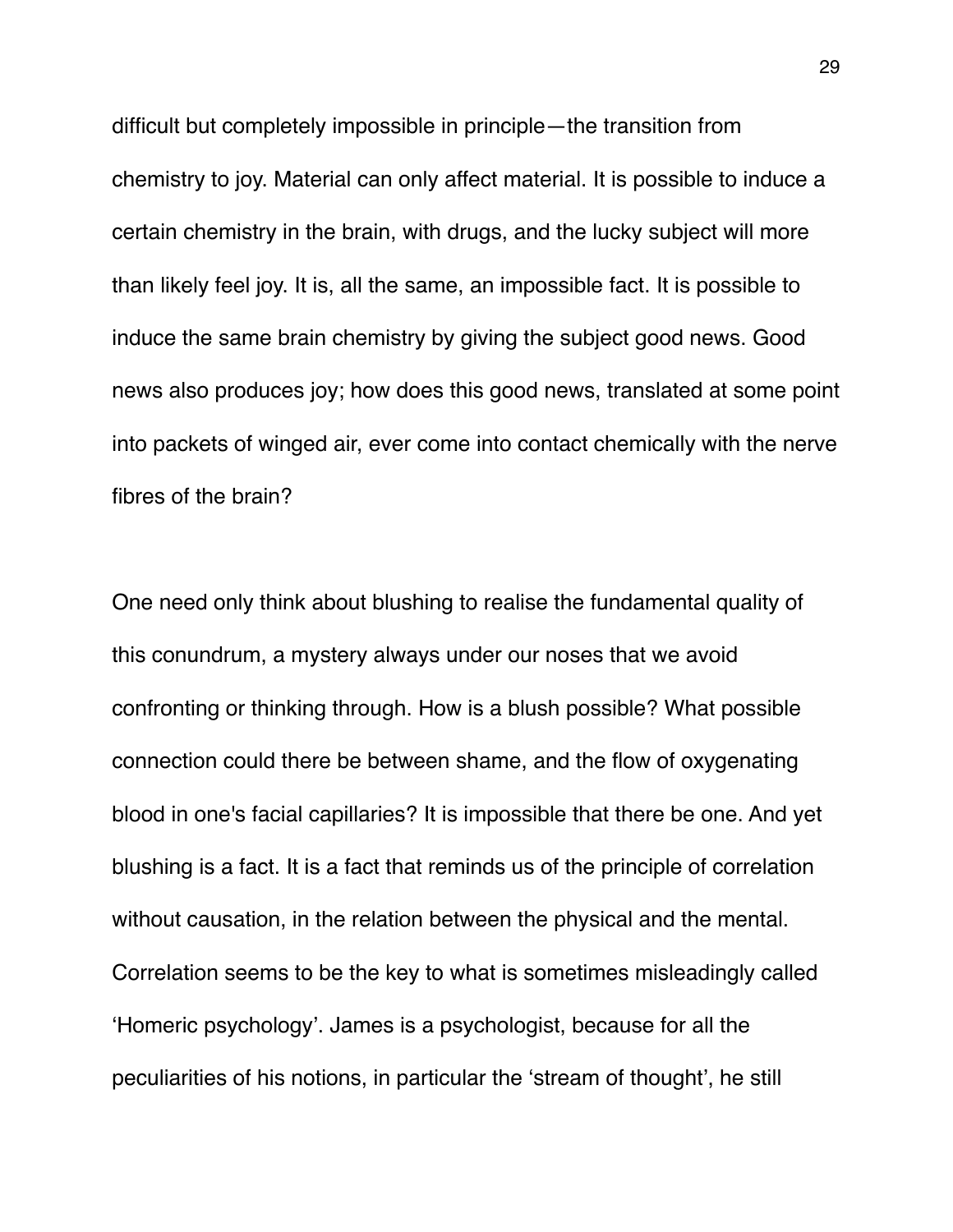believes in the integrating consciousness. But Homer has the whole body for his canvas, when he tries to depict the human experience of consciousness. He is clearly fascinated by anatomy, in the way that this is disclosed by body armour, or by the penetration of a weapon. There is an erotic component to this fascination; when Achilles strips Hector naked, all Achilles' comrades admire Hector's beauty, and none fails to stab him with his spear.

When Homer wishes to depict an inner awareness or life, it would seem that he focalises the consciousness within certain organic seats, in particular the lungs and heart, the complex without which it would be impossible to produce a winged word. Hence what results can seem to us a thoroughgoing equivocation: the μένος is at once 'might' or 'rage,' and a fluid; the φρένα are the lungs, and the vessel of consciousness. I hope you agree with me that there is nothing 'primitive' about this. Indeed, what seems crude by contrast is the overwhelming presumption in favour of the integrated consciousness in almost all authors but Homer, and not only in the school of Greece.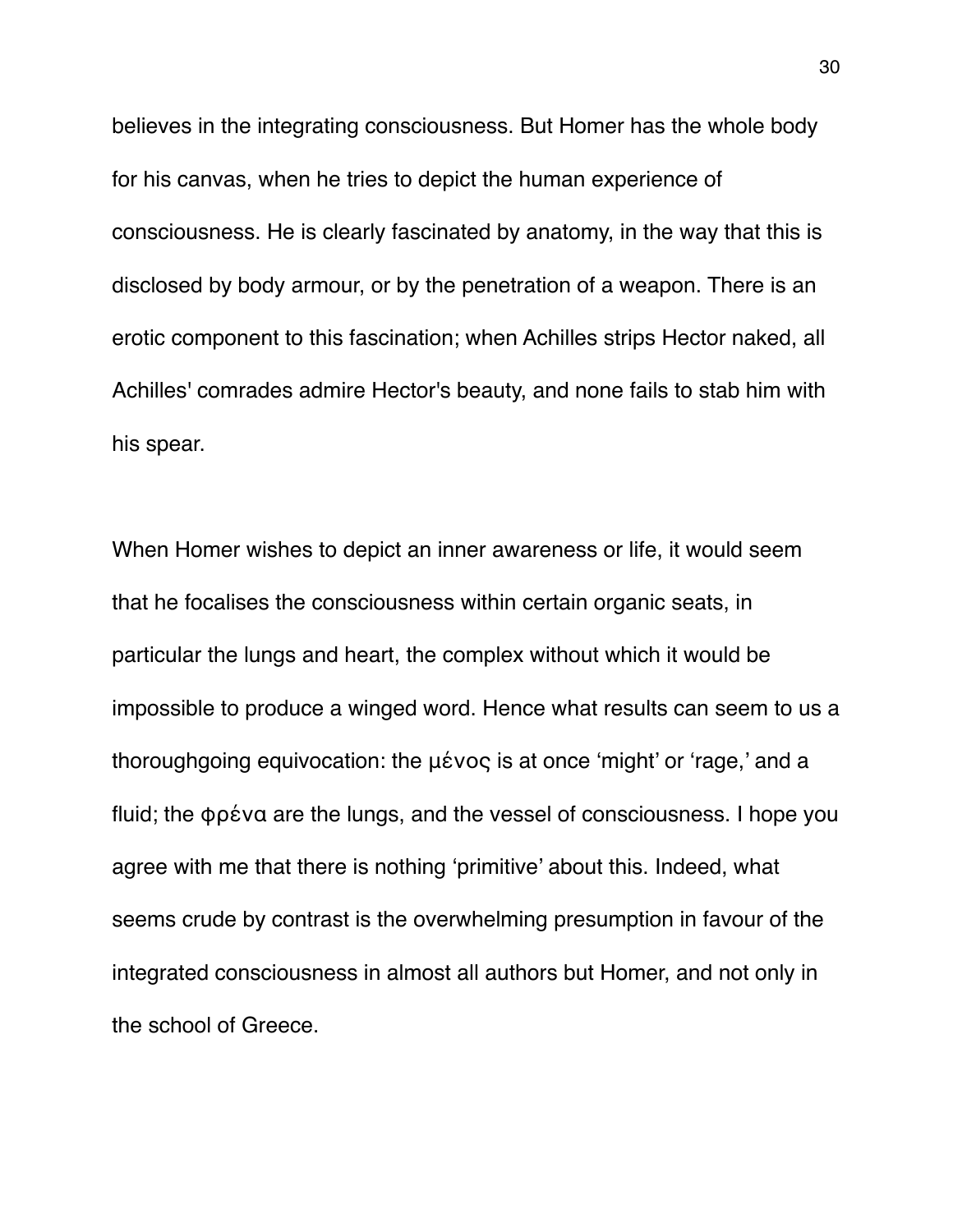What is the role of 'fate' in Homer's Iliad? My late teacher David Grene used to say that fate in ancient Greek usage was only ever about 95% certain. Home truth no. 11. That is to say, there was always that little bit of wiggle room, and hence a feeling of possibility and choice without which it would not be possible humanly to conceive of a worthy life. Without this feeling there is also not the possibility of meaningful and interesting narrative. But if Homer is not so simple-minded, or susceptible to such simple-minded criticism—as to say, we cannot discuss this or that bloke's choices, because for 'the Greeks' everything was fated—then what after all is the role of fate in Homer's plotting and in the lives of his protagonists? It is quite clear that Zeus is the strongest of the stronger powers in the world, the one who can pull the golden chain, but also that not even the father of gods and men is free to alter fate. Consider the pressures on the poor fellow. When he realizes that his dear son, Sarpedon, is about to be killed by Patroclus, he mourns out loud in the most personal way, and wonders whether he should spirit him away alive (XVI.433 ff.). Hera's response is worth mulling over. It is not, 'hey Zeusy, that's nice, but you know it's IMPOSSIBLE.' It is, rather, 'well well well … all this fuss for a mortal … okay, go ahead. But the rest of us gods aren't going to be too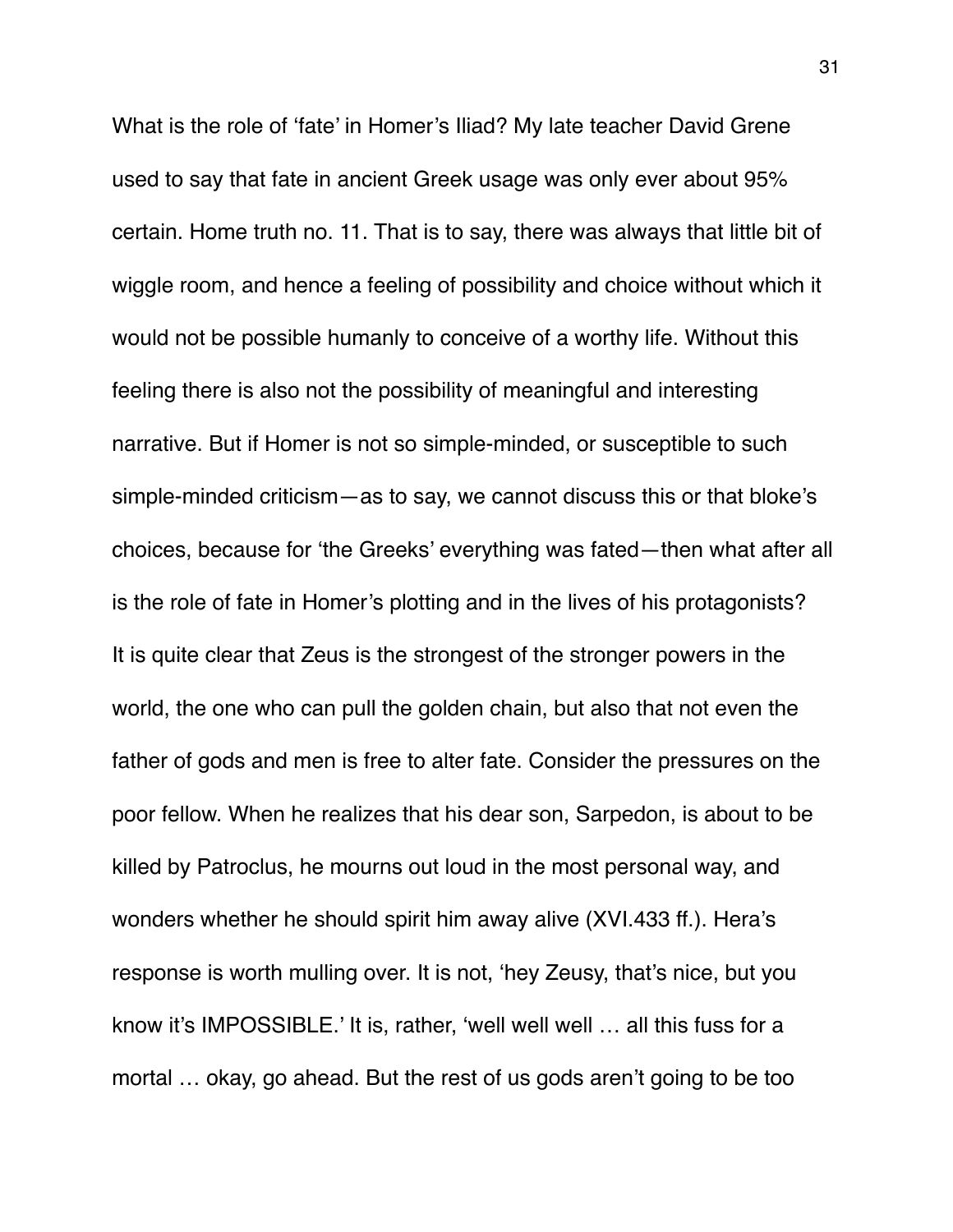happy about it.' She goes on to point out what chaos would result if each of the gods decided to help out their particular favourites, protecting their lives from some kind of prearranged fate. 'There are so many sons of immortals fighting around Priam's town!' She suggests, instead, that Sarpedon be allowed to die, but also that arrangements be made for the body to be returned to Lycia, where his family could prepare it and mourn properly. Zeus is eager to acquiesce. It is the thought of what a bureaucratic mess would be created that prevents the supreme power in the universe from saving his son. We all know this feeling of the bureaucratic nightmare. It is quite a puzzle to me how Homer knew this feeling, without the direct experience of modern politics and infrastructures. Is it really this mundane, bureaucratic inertia that preserves the machinery of fate? Yes, apparently. When Agamemnon declares to the troops after hearing the false dream in Book II that the army's cause is hopeless, it is said that the Achaeans would have returned home in their ships ὑπέρμορα, 'beyond fate,' unless a chain of command from Hera through Athena to Odysseus had not reined them in. This notion that such and such would have happened 'beyond fate' but for the intervention of so and so, recurs through the poem; I would connect it to that affect of the brink of destruction that I mentioned earlier, a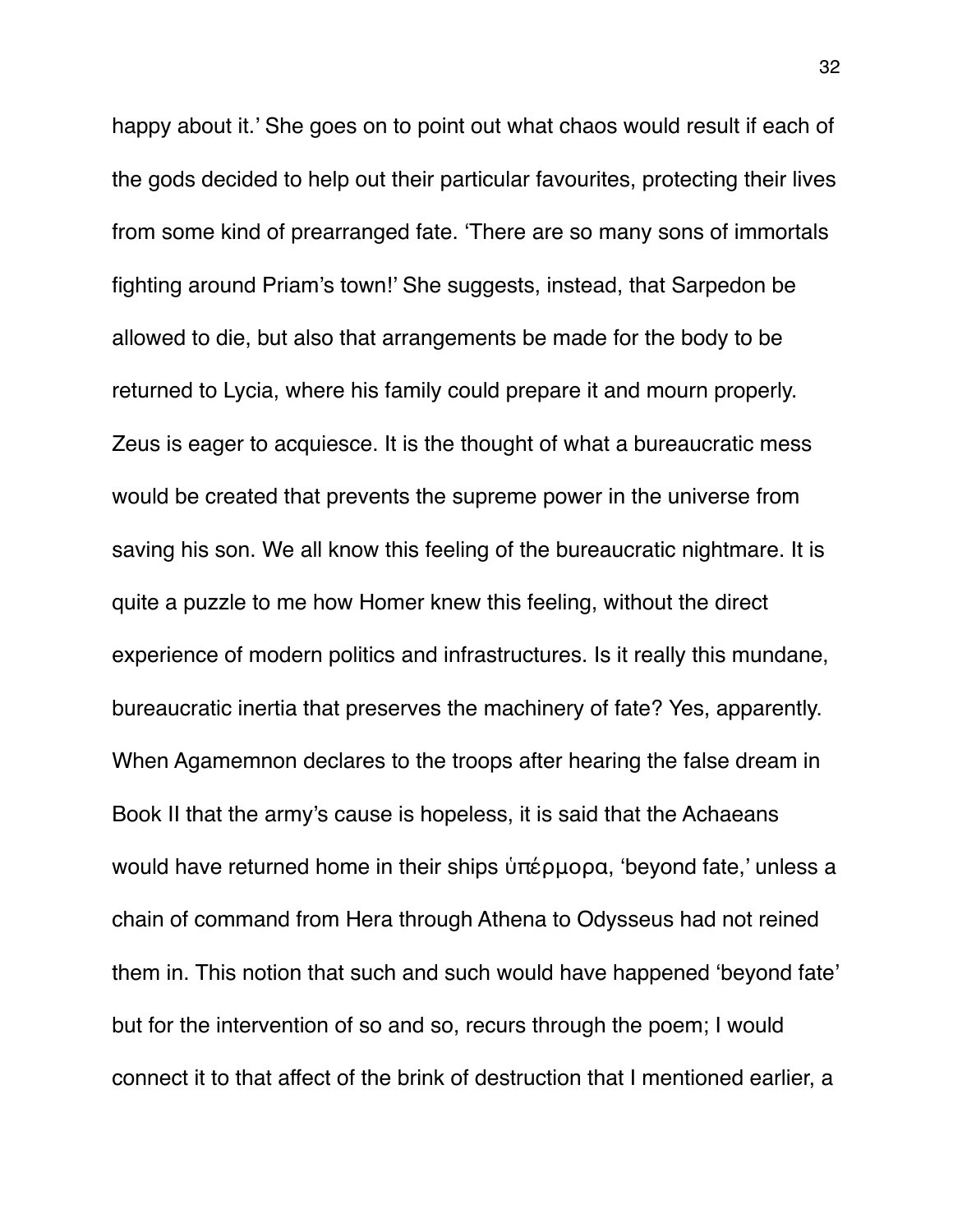feeling of the tension that something that is not supposed to happen is almost coming to pass, where one feels almost bodily the force that keeps what is fated on its proper track. Nothing ever happens in the *Iliad* beyond what is fated, despite the reality of the threat. It is as though there is a contract established between poet and audience, which allows her to draw on this affect in a state of peculiar epic pleasure. But note that in the opening speech of the *Odyssey*, Zeus announces that Aegisthus has achieved the murder of Agamemnon and the wiving of Clytaemnestra 'beyond fate'. Immediately a different contract has been drawn up, enabling perhaps a different kind of pleasure in that poem, and a radically different equation of the possibility in human agency.

The opening lines of the *Iliad* assert that the will of Zeus was being accomplished in the consequences of Achilles' anger. This βουλὴ Διός is a 'will' in the objective sense, an internal object of the verb βουλεύειν 'to advise' or 'counsel,' with which it is sometimes paired (as when in English we can 'walk a walk'). Hence the βουλή is a 'plan' or 'counsel,' rather than 'the will' which we tend to hypostatise as the faculty capable of the activity signified by the verb. One should perhaps be cautious about the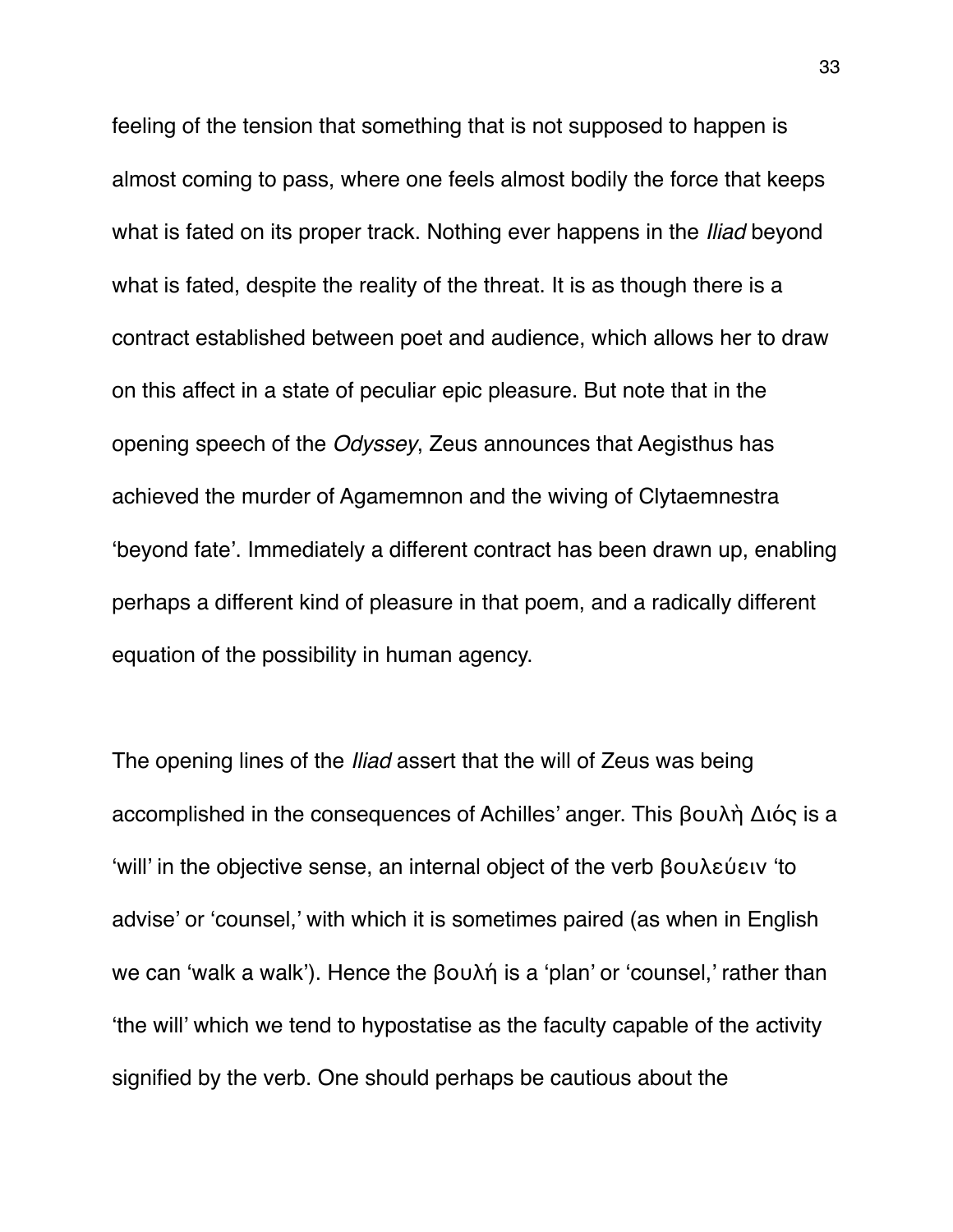hypostasis; is it not like personifying Strife? It is after all this magical agent upon which the whole of the modern disquiet depends. How can we have a free will if there is such a thing as fate? Since the notion 'free' really adds nothing to the matter, the modern question is about the coexistence of will and fate (or determinism). But the question to be posed within Homer, which, it must be said, the poet raises rather directly with her aside in line 5, is what is the relation between this plan of Zeus's, presumably a result of his desire, and the anger of Achilles to which it is directly juxtaposed, on the one hand, and on the other, to fate, this looming notion that emerges with a steady persistence through the episodes in the narrative?

At first it seems the Homeric question is as intractable as the modern one, but I believe that there are important data for the problem in the word most often translated as 'fate'. This word is μόρος, and properly it means 'part' or 'portion'. Sometimes the notion is figured as a piece of string that is cut by the three mythological spinners. But I think it is best served by an image that expresses the finitude of the available string—and really a cake or a pie works better. It is as if there is one big pie baked of the stuff of life, and each of us is allotted one share. This notion of the share, it seems to me, is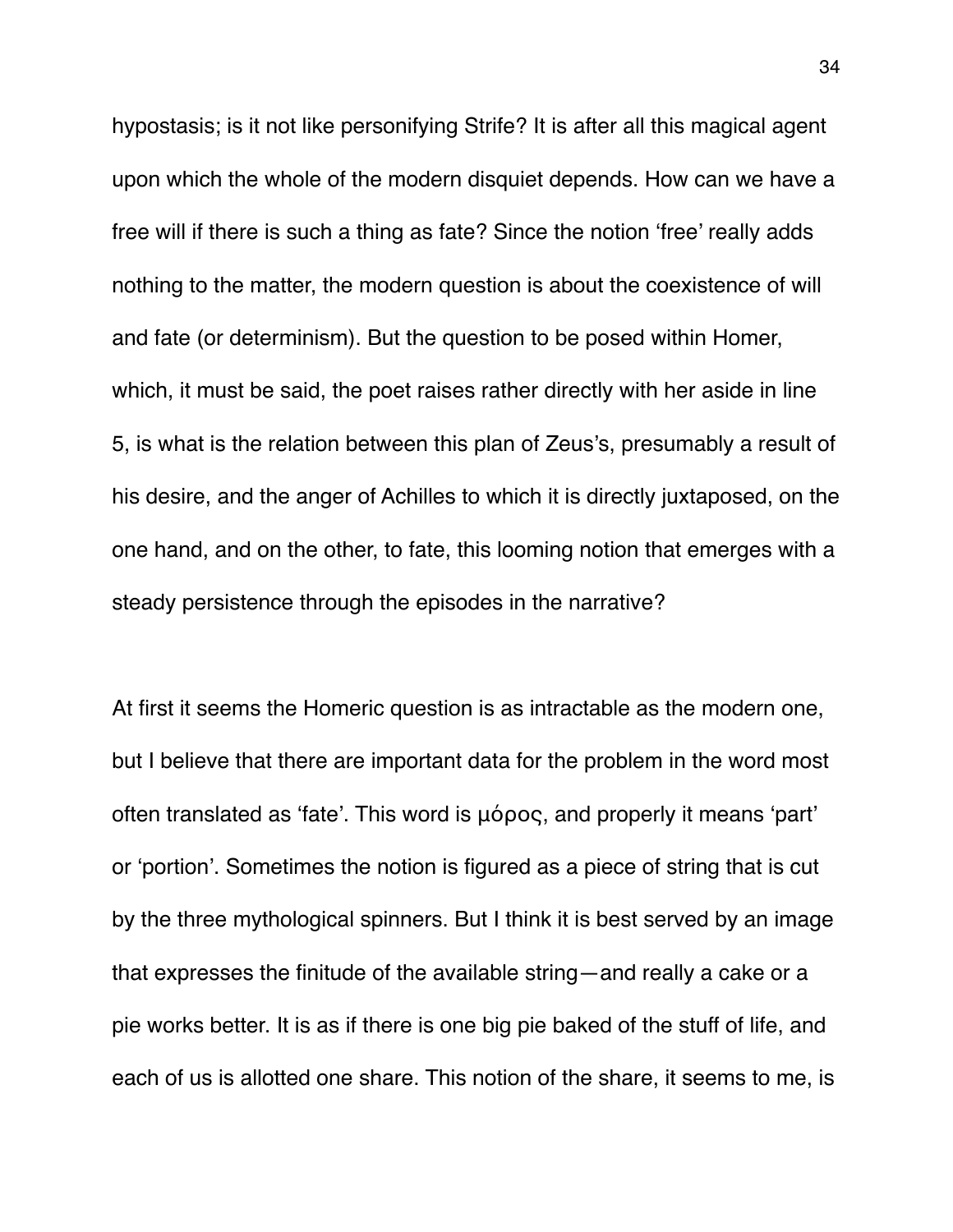a key to understanding Homer's conception, in the way that it adds content to the notion of a predestined terminus to a string-like line of life.

What I would like to suggest is the notion of a 'budget,' in its fully political and modern sense, to give context to the notion of a share or portion that is the Homeric 'fate'. Just as in the case of a modern parliament, everything that ultimately becomes a part of the fateful budget begins life as an object of desire on the part of an agent, however broad-minded or craven the politician. I think it is fair to say that everything that comes to be fated in the *Iliad* began life as an object of desire, in the person of some god. To be sure, there is a Freudian over-determination in Homeric events; it is not that there is no explanation for why something happens, but rather, that there are too many. The anger of Achilles did all those terrible things, and also the will of Zeus was being accomplished, and oh, by the way, the whole thing was fated anyway. It is like the perfect aspect in the Greek verb: perfects show reduplication in the first syllable, a kappa infix, and distinctive endings. Some verbs show all three at once, when only one sign would be necessary to distinguish the perfect! Like our English double negatives. By the opening of the *Iliad*, the fall of Troy is quite obviously a fated thing, and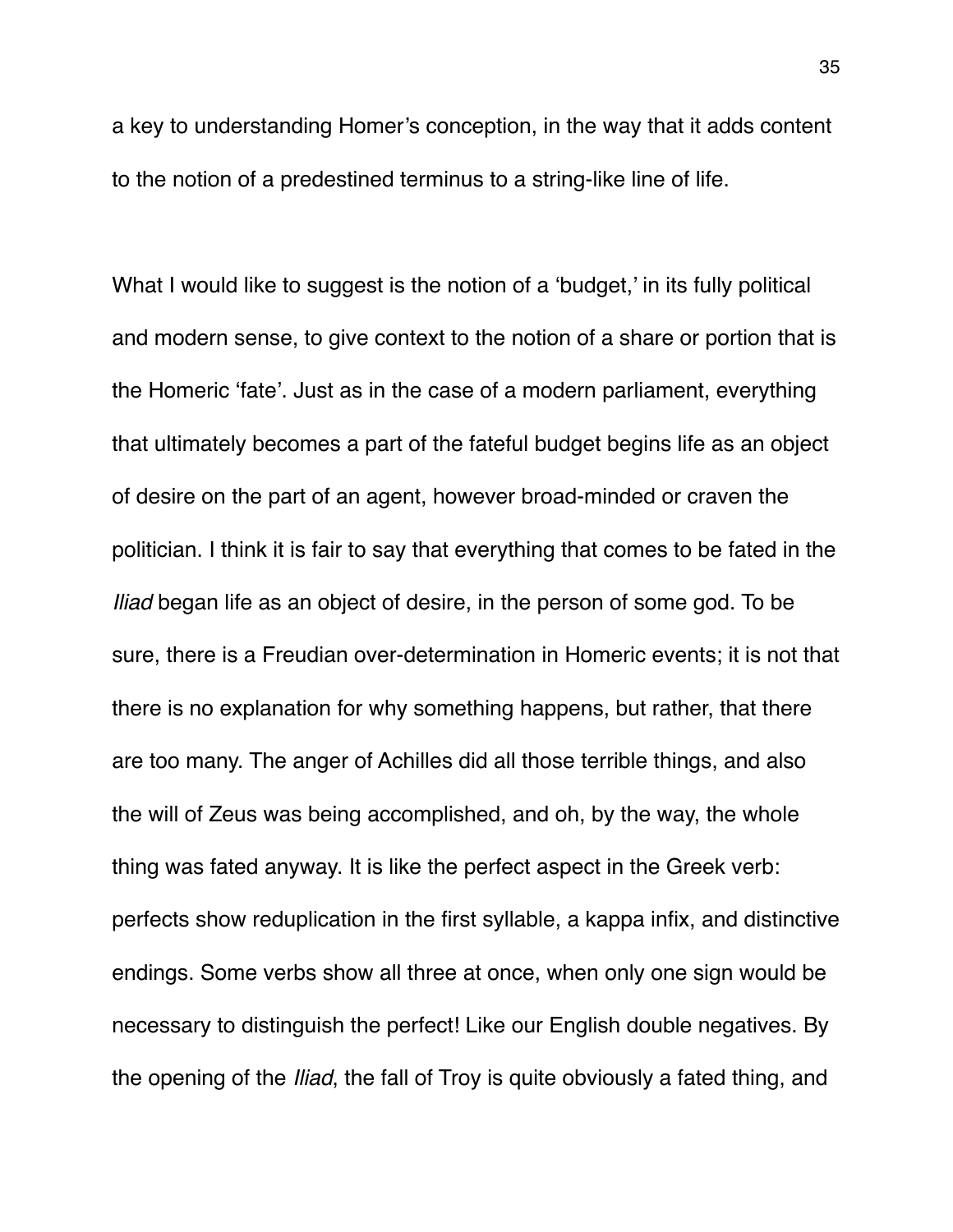certainly an event already in the audience's past. But it is also quite obvious that Ilium would not have fallen had not Hera and Athena and their allies conceived a dreadful hatred for the place, and in particular for Priam and his sons. At the beginning of Book IV, Zeus wonders out loud if Hera would not eat Priam and his sons and all the Trojans raw, if she could get the chance. Zeus complains that Priam's city is his very favourite under sun and heaven. Hera makes a deal: give me Troy now, and some time you can have my favourites: Argos, Sparta and Mycenae (IV.52). What an extraordinary concession; how does one take it in the audience? One wonders if these citadels of the Achaeans were also part of the audience's past, and where they actually were.

The problem with a budget is that it cannot be changed in mid-stream. In the period prior to its passage, a budget is a field of endless conflict and negotiation. Anything is possible at that point. But once it is passed, nothing can be changed. Once the government offices or UN bureaus have received their annual allotment, they cannot ask for more. They can only petition for next year. (Think how sublime is the notion of 'discretionary spending'.) I think that this is the key to the power of fate. It is like this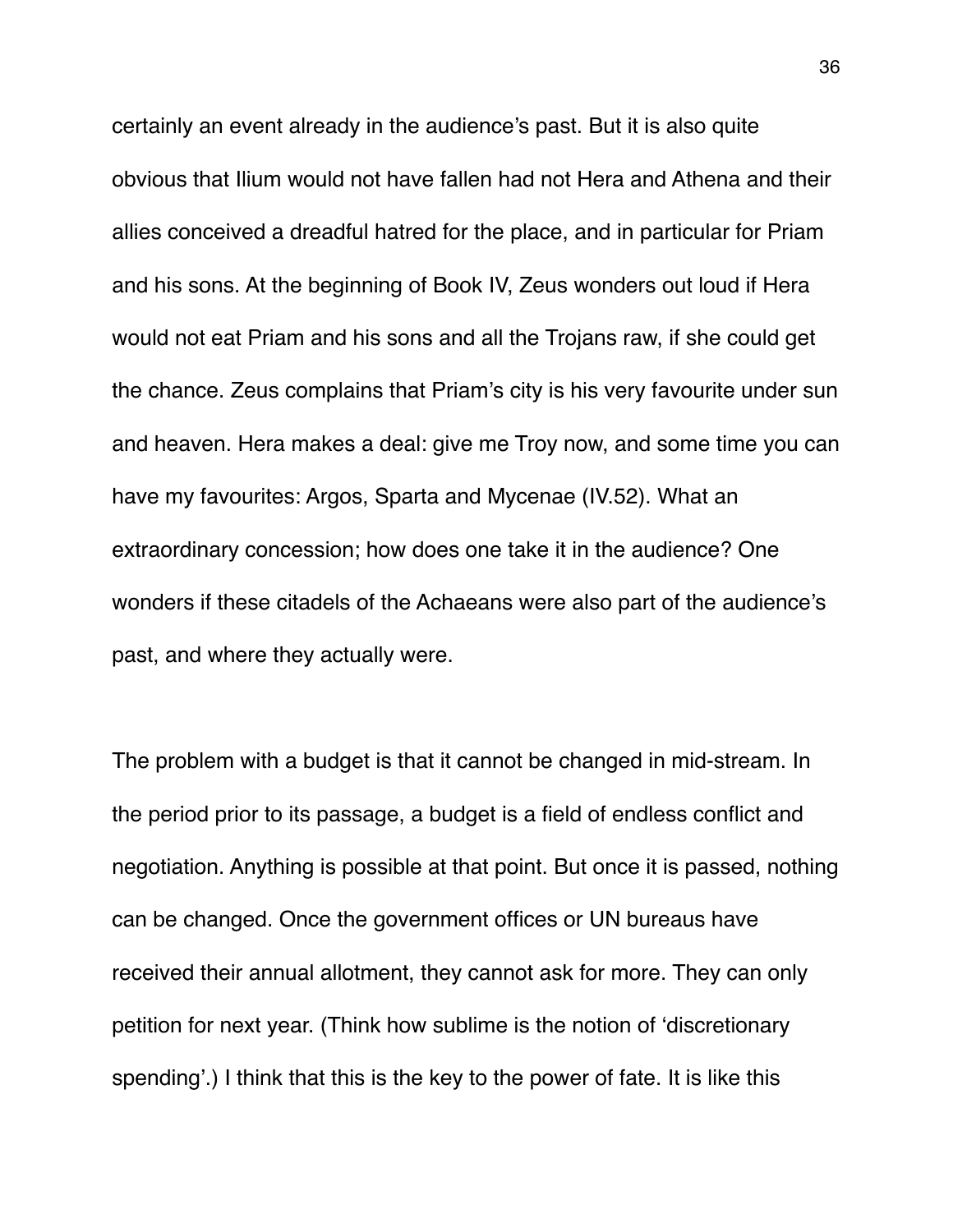year's budget, which was negotiated last year. Home truth no. 12. Consider how deeply the anxiety about this problem goes in the Iliad; it is in fact expressed in the opening conflict between Achilles and Agamemnon, which is essentially a problem of re-allotment once the division has already been made. The case is doubly poignant and humanly challenging because the commodity in question is a woman. Apart from the question about the value of a woman—as Chryseis is being loaded onto the ship that will take her home to father, so also are a hundred oxen, inviting a comparison of the value of the cargoes—it is not possible to return a woman. She has become 'used', to put it crudely. ('That punishment, the public punishment of disgrace, should in a just measure attend his share of the offence, is, we know, not one of the barriers, which society gives to virtue. In this world, the penalty is less equal than could be wished …'—Jane Austen.) It is essential to the possibility of reconciliation with Achilles, although it stretches credibility, that Agamemnon claims he has not in fact slept with Briseis. The whole narrative problem of the *Iliad*—a poet's discretionary spending, if you will, which is also a problem for Zeus's budget that causes him to have a sleepless night—is how to stitch in a certain sequence of action, within a framework that has already been determined. He already knows that Troy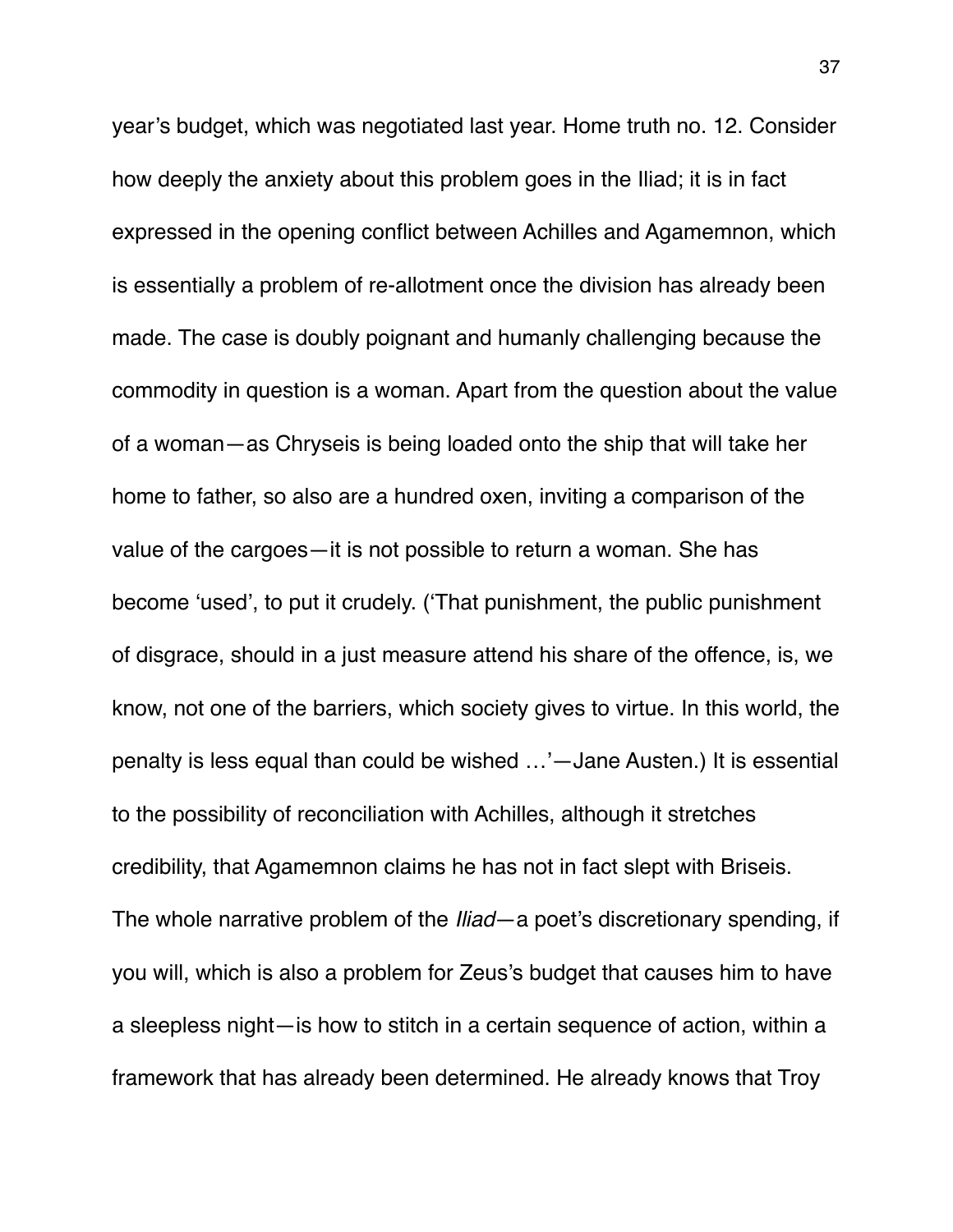is going to fall, and when it is going to fall. But Thetis has called in a favour; and he must deliver in such a way as to work within the confines of a fate that has already been budgeted. To some extent, I believe he makes things up as he goes along. He is shown doing this at XVI.644 ff., when he wonders whether Patroclus should die right there at Hector's hands, over Sarpedon's body, or whether he should get to rage on some more. (He decides on a little more action for Patroclus.) The flexibility here is striking, because in Book VIII we find out from Zeus's own mouth, for the first time, that Patroclus has to die as part of this favour for Thetis. Just because Zeus expresses it as a fated thing, does not mean that he had ever seen this before: he speaks in the modus of a prophet. But Zeus himself, the supremo, does not know precisely when the necessary death must occur. Similarly, in Book XV, when he wakes up from Hera's embrace, he announces for the first time, to us and to himself, that Hector also must die. His son Sarpedon will fall at Patroclus' hands, and Patroclus at Hector's, so that Achilles will finally be roused from the ships to seek revenge. This is the way that Thetis' favour will be completed. There will be a reversal, a παλίωξις, driving back from the ships to Ilium, to neutralise the retrogression in fate that was initiated by Thetis' request.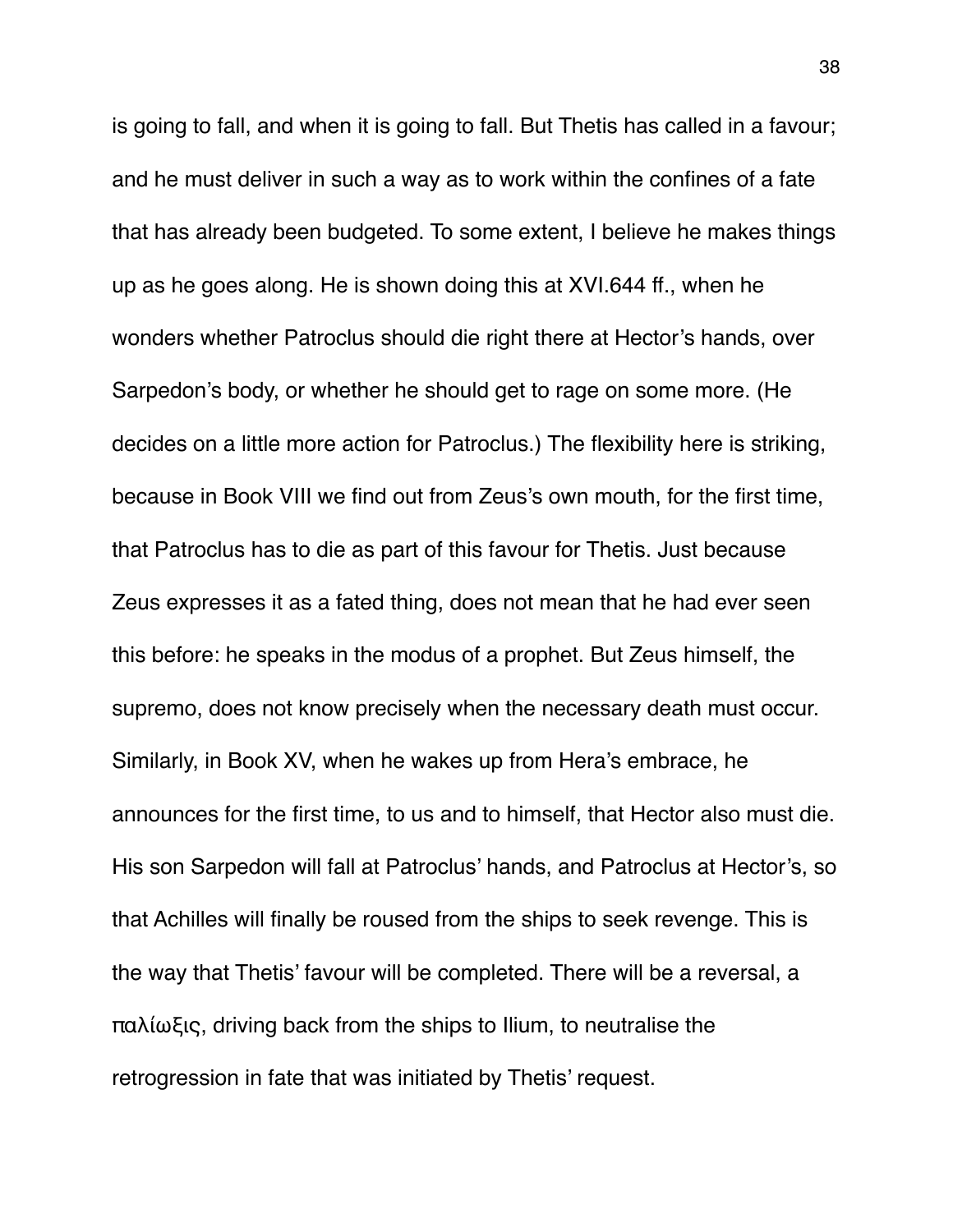It is false to the letter and to the spirit of the story to say that Patroclus' and Hector's deaths were fated from the beginning. No such things were on the horizon until the quarrel of Achilles and Agamemnon, and Thetis' visit to the knee of Zeus. Fate unfolds before us, at the very moments in VIII and XV that Zeus sees the pieces fall into place, and Homer himself there glimpses the horizons of his story. Perhaps we even feel a sense of achievement here, Zeus's successful achievement of a negotiation within the confines of fate, that is at the same time a narrative achievement; as we are also swept onward into the real-time mortality of Patroclus and Hector, the pathos of Achilles' surrogates.

At certain moments Zeus holds up the scales, and a man's fate tips in the balance. I am open to suggestions about the meaning of this, but it strikes me as a ratification rather than a decision. Judges do not like to feel like perpetrators of any kind, but as agents of justice. Zeus is no exception. Holding up the scales is a way of turning the messy motives that produce what is fated, into a matter of masses and weights; there is a distance in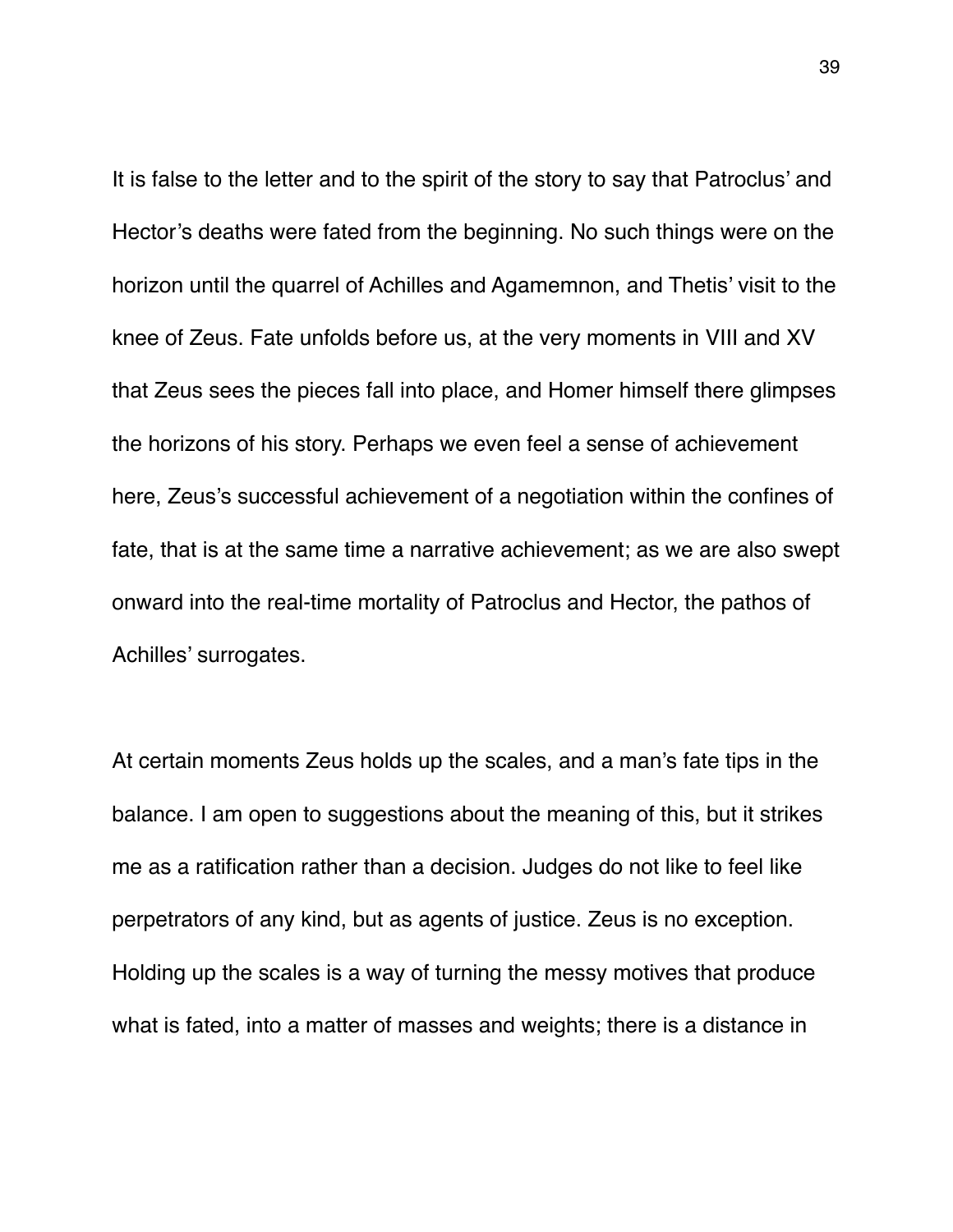the gesture that perhaps is a comfort to judge and jury. It seems to be a way of objectifying a decision, rather than an event in itself.

So is the most powerful figure in the universe a kind of hen-pecked American president, with Hillary in the wings, and Monica Lewinsky asking favours, who has to pass a budget through an unruly congress and then live with the consequences? Yes I think this is Homer's idea. What I don't understand is what experience Homer could possibly have had of this post-Enlightenment kind of government: for that is what Homer depicts in his Olympians, a government, of a kind very familiar to us. The question to ask is about the truth and the reality. Which of the competing stories that purport to take us 'behind the scenes' actually works, so as to answer to our experience of reality? Is what is behind the appearance of our will and agency a reality of impersonal forces, masses, energies and elements, whose implacable laws are the true determinants of what is real? Or behind the scenes is there a purpose or intelligence of some kind? Or is there a loving god with a personal stake in our welfare? Or perhaps a Universal Consciousness, to which we return in a sort of ultimate homecoming, but one in which we ourselves dissolve? Or rather, does the world actually